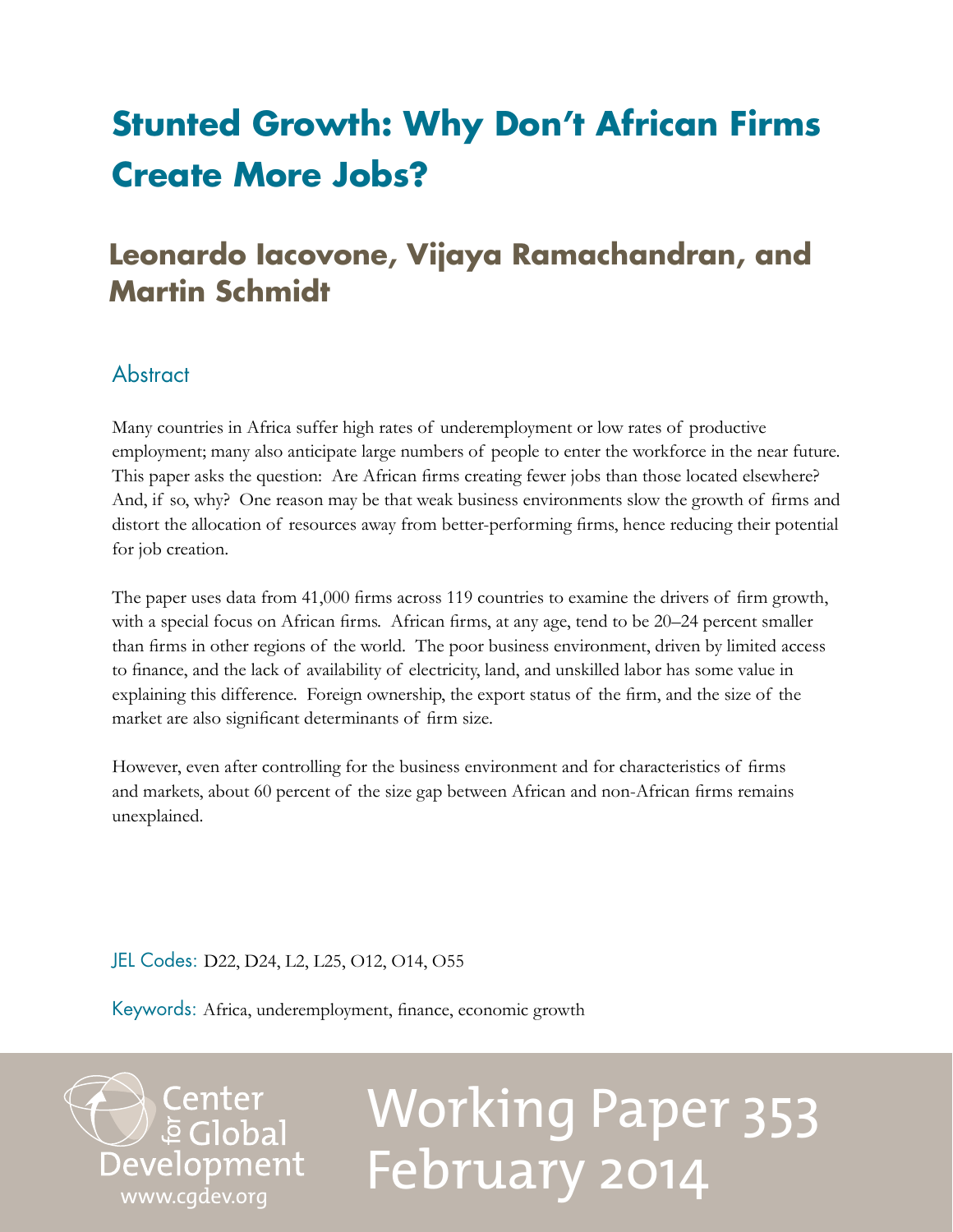#### **Stunted Growth: Why Don't African Firms Create More Jobs?**

Leonardo Iacovone World Bank

Vijaya Ramachandran Center for Global Development

> Martin Schmidt University of Maryland

The authors are grateful to Alan Gelb, Alvaro Gonzalez, Christian Meyer, Simon Quinn, Mans Soderbom, Gaiv Tata, Michael Wong, an anonymous external reviewer, and seminar participants at the annual conference of the Center for the Study of African Economies at Oxford University and the Africa Finance and Private Sector Group at the World Bank, for comments and suggestions.

 The findings, interpretations, and conclusions expressed in this paper are entirely those of the authors. They do not necessarily represent the views of the International Bank for Reconstruction and Development/World Bank and its affiliated organizations, or those of the Executive Directors of the World Bank or the governments they represent.

CGD is grateful for contributions from the Australian Agency for International Development, the Danish Ministry of Foreign Affairs, and the William and Flora Hewlett Foundation in support of this work.

Leonardo Iacovone, Vijaya Ramachandran, and Martin Schmidt. 2014. "Stunted Growth: Why Don't African Firms Create More Jobs?." CGD Working Paper 353. Washington, DC: Center for Global Development. http://www.cgdev.org/publication/stunted-growth-why-don't-african-firms-create-morejobs-working-paper-353

**Center for Global Development 2055 L Street., NW Washington, DC 20036**

> 202.416.4000 (f) 202.416.4050

> > **www.cgdev.org**

The Center for Global Development is an independent, nonprofit policy research organization dedicated to reducing global poverty and inequality and to making globalization work for the poor. Use and dissemination of this Working Paper is encouraged; however, reproduced copies may not be used for commercial purposes. Further usage is permitted under the terms of the Creative Commons License.

The views expressed in CGD Working Papers are those of the authors and should not be attributed to the board of directors or funders of the Center for Global Development.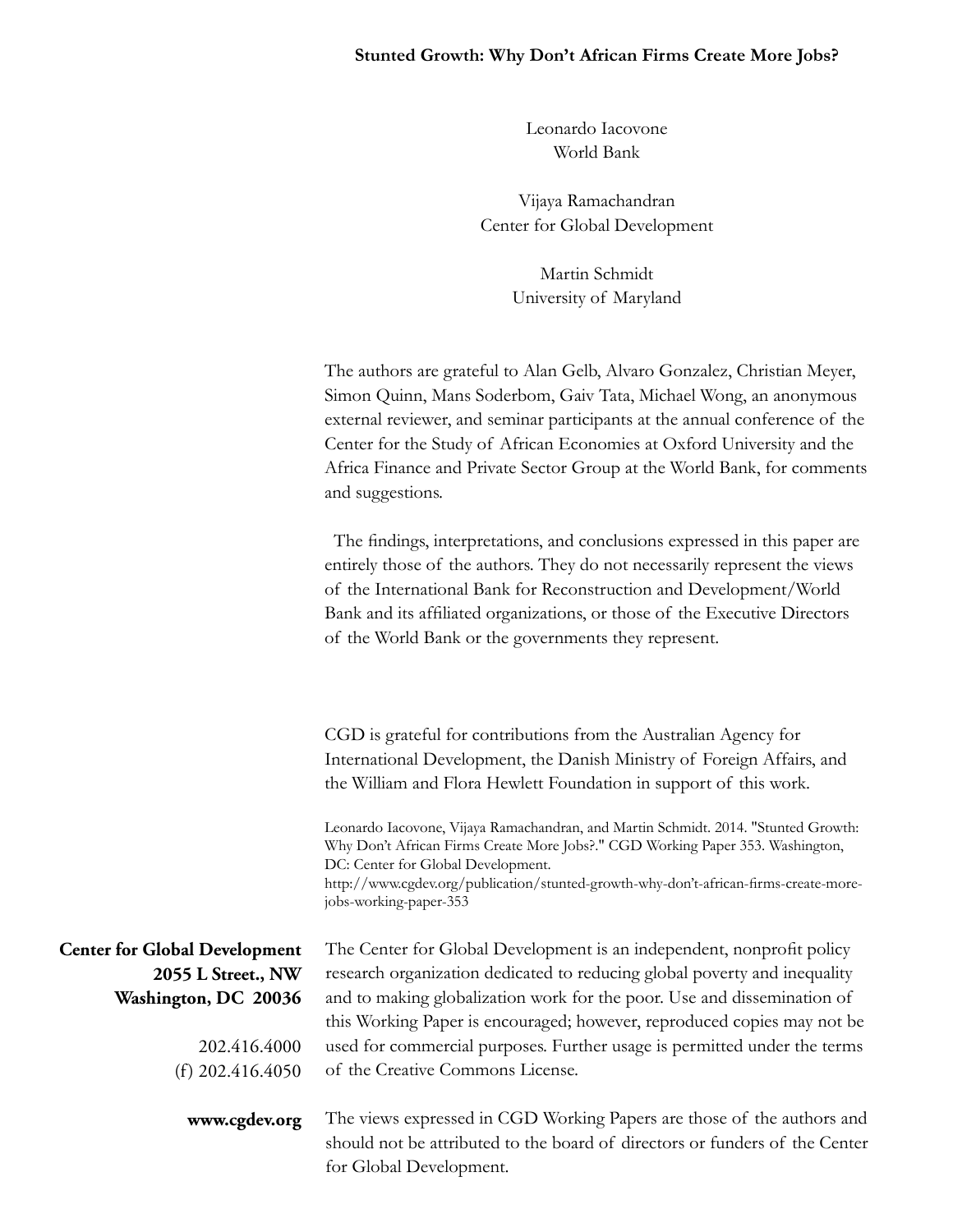### **Contents**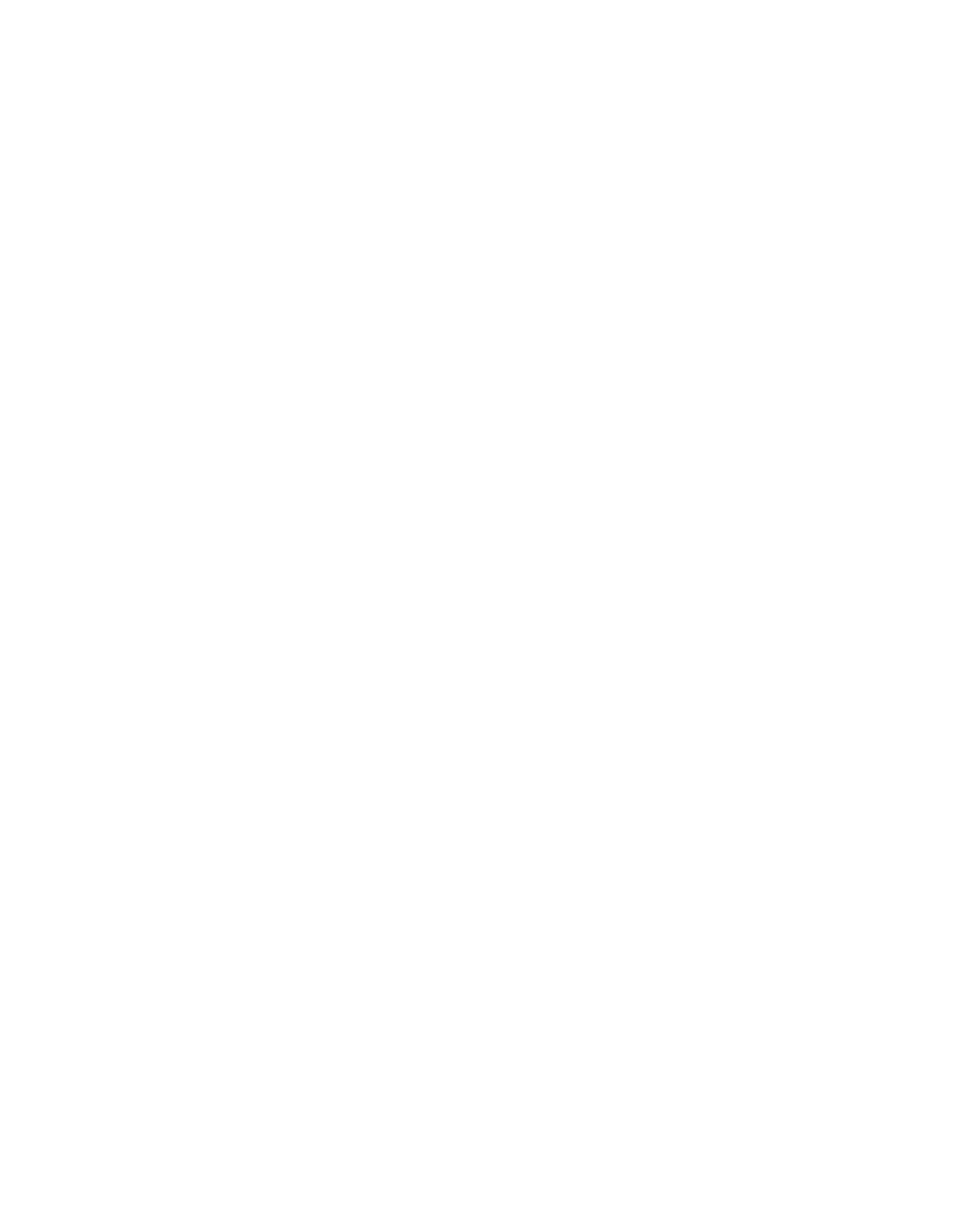#### **Introduction**

Many countries in Africa suffer high rates of under-employment or low-productivity employment. In addition, because of demographic factors, many countries anticipate that large numbers of people will enter the workforce in the near future. Therefore, there is an urgent need to understand the drivers of job creation in the private sector, and the constraints that prevent firms from hiring more workers. One possibility is that market imperfections and weak business environments lower the productivity of firms and prevent resources from being allocated toward better- performing firms, thereby reducing the overall potential for job creation.

We use the existing literature on firm growth to construct a simple model.<sup>1</sup> We draw from learning models, which indicate that there is a positive correlation between firm growth and productivity. These models emphasize the role of the entrepreneur (or manager) in the learning process. Early learning models describe managerial capacity as fixed or innate (Jovanovic, 1982), while subsequent theoretical models allow for human capital formation to impact managerial efficiency and firm growth (Pakes and Ericson, 1998). A firm "learns" about its productivity over time--efficient firms invest and expand while less productive ones stay small, shrink or exit. This class of models also predicts that firm age and size are both negatively correlated with firm growth: as firms grow older or become larger, their rate of growth slows. After controlling for age, larger firms grow more slowly because they are already at a higher level of productivity. Consequently, they have limited scope to increase productivity further (Evans and Leighton, (2002); Bates (1990); McPherson (1996); Sutton (1997)).

A recent study by Hsieh and Klenow (2012) is particularly relevant. Hsieh and Klenow show that in the U.S., the average 40 year-old plant employs almost eight times as many workers as a typical plant five years or younger. In contrast, Indian plants grow very little in terms of employment or output. Mexico is in the middle--the average 40 year-old Mexican plant employs twice as many workers as an average new plant. Hsieh and Klenow find that this pattern holds across many industries and for formal and informal establishments alike. The authors conclude that this pattern reflects lower investments by Indian and Mexican

<sup>&</sup>lt;sup>1</sup> Models of firm growth can be separated into two groups--those that rely on "stochastic" models of growth based on Gibrat's Law, and those that rely on "learning" models.1 Stochastic models describe firm growth as drawn from a distribution. "Lucky" firms are those firms that repeatedly draw high rates of growth over time. In these models of firm evolution, firm size and firm growth are independent of each other. However in practice various models may include both "stochastic" features as well as "learning" features such as in Jovanovic (1982).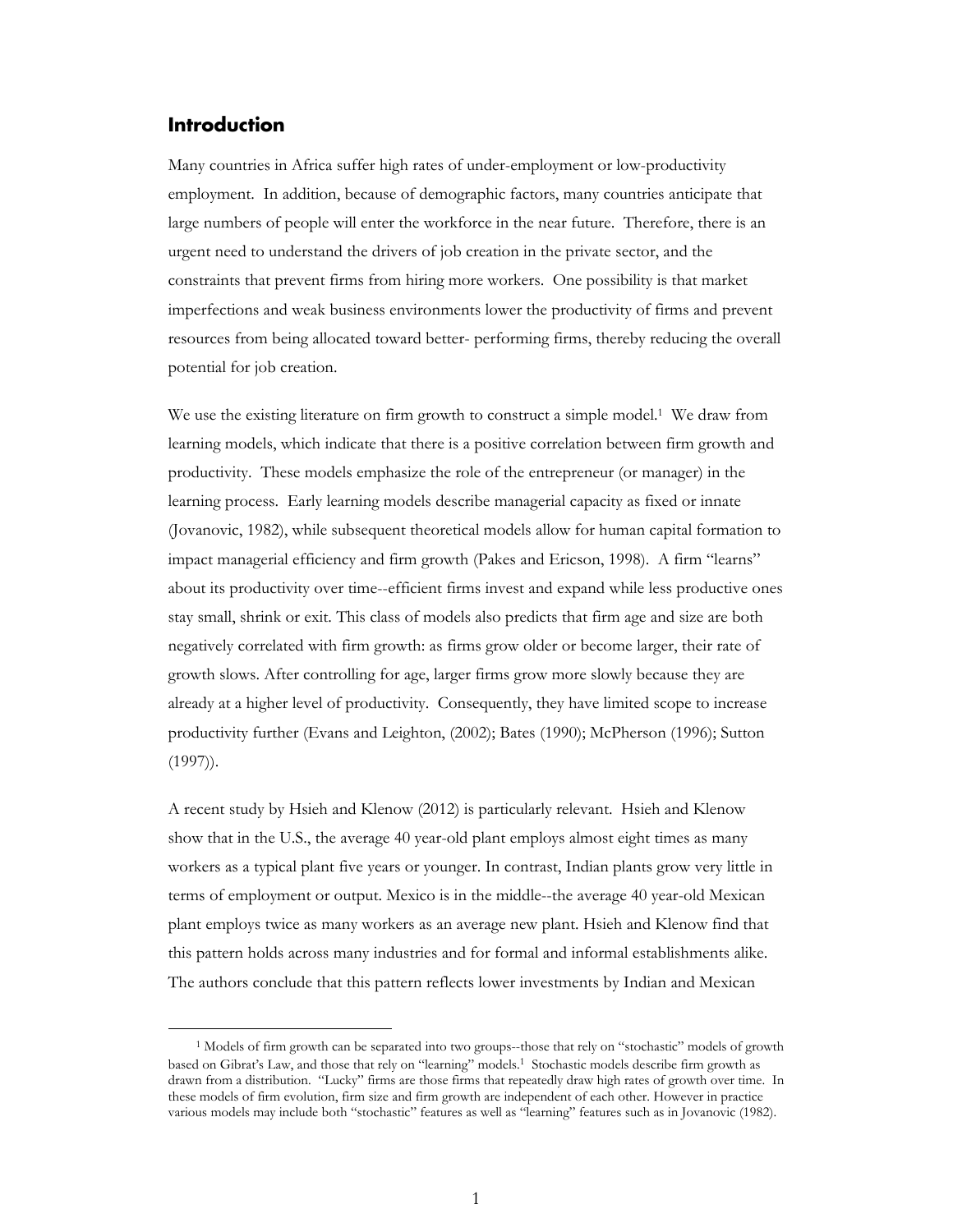plants in process-efficiency, quality, and market access, due to distortions that impede allocation of resources toward firms with higher productivity and higher growth potential.

Various Africa-specific papers also shed some light on the issue of firm growth. Harrison et al (2013) find that when they control for geography, political competition and the business environment, formal African firms lead in productivity levels and growth. They conclude that Africa's disadvantages arise from its weak business environment, including the lack of infrastructure and finance. Sandefur (2010) uses a panel of Ghanaian firms, spanning 17 years, to model firm dynamics. In contrast with the results for analysis of American and European firms, he finds that "entry of new firms and selection on observable characteristics, rather than within-firm growth," dominates industrial evolution in Ghana. Teal (1999) also looks at firm-level data for Ghana. He finds that the removal of high levels of protection combined with substantial real devaluations have changed the environment in which Ghanaian manufacturing firms operated in the 1990s. Teal finds that the rate of job creation in Ghana's manufacturing sector is highest in medium-sized firms and that small firms do not grow more rapidly than larger firms. Hallward-Driemeier et al. (2010) find that African firms face enormous uncertainty with regard to the policy environment. As such, they argue that firms face deals rather than rules—that policies are enacted in a firm-specific manner even if in theory, all firms in a country are subject to the same policies. Consistency in policy implementation improves with stronger institutions and better governance.

In this paper, we build on the work of Hsieh and Klenow (2012). Using data from 41,000 firms across 119 countries, we examine the relationship between size and age at the firm level, with a special focus on African firms.2 We find that African firms, at any age level, tend to be systematically smaller than firms in other regions of the world. We look at the impact of business environment measures as well as certain types of firm characteristics. These include access to as finance, infrastructure, legal rights, availability of skilled labor, access to land, foreign ownership and/or export status. We find that these variables do have some explanatory power but cannot fully explain the slower growth of employment in African firms. Going forward, the paper is divided into four additional sections. First, we present the data. Second, we describe our model and present the main results. Third, we discuss the possible reasons behind the "stunted growth" of African firms. Finally, we conclude with a summary of key findings and some policy implications.

<sup>&</sup>lt;sup>2</sup> "Africa" refers to Sub-Saharan Africa only, throughout this paper.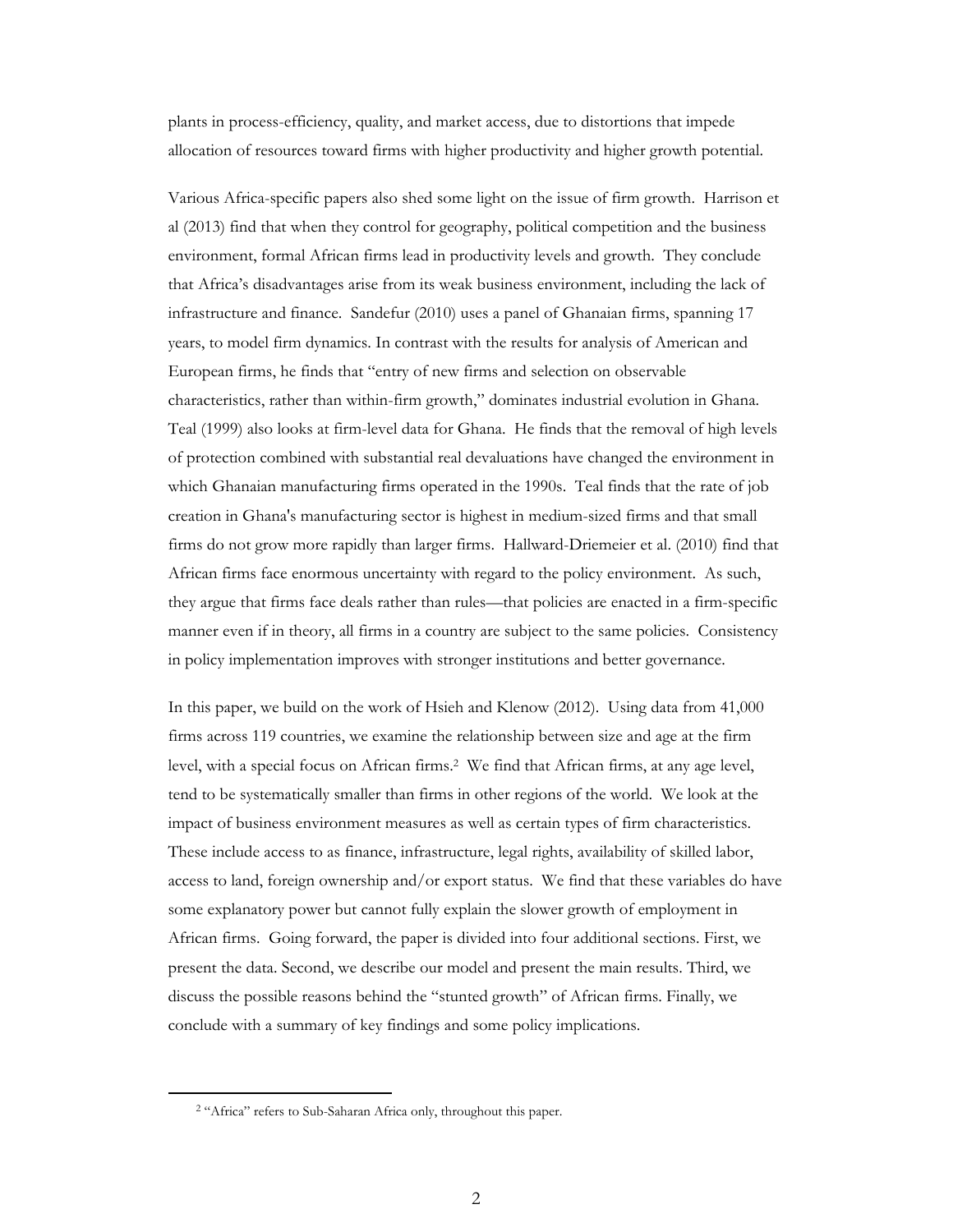#### **The Data**

The analysis described in this paper is based on firm-level data from the World Bank's Enterprise Surveys. The Enterprise Surveys collect qualitative information on a country's perceived business environment as well as quantitative firm performance measures, predominantly in the formal service and manufacturing sectors of the economy. The data set integrates all surveys that have been conducted after 2006, which use a common global methodology. As such, we analyze data from 119 countries, of which 41 are in Sub-Saharan Africa.3

The surveys cover formal firms in the following sectors--manufacturing, construction, retail, wholesale, hospitality and other services--that are classified according to ISIC Rev 3.0 and cover the ISIC codes 15-37, 45, 50-52, 55, 60-64, and 72. Interviewers conduct face-to-face interviews using standardized questionnaires for the manufacturing and service sectors. Topics covered include information on firm characteristics, the business environment, access to finance, annual sales, costs of inputs and labor, workforce composition, and basic performance measures. These data are representative at the size, sector and location levels.

We divide our sample into five age quintiles, using the age distribution of the entire sample of firms (i.e. the global data set). This yields the following quintiles: age quintile 1 contains firms that are between 0 and 6 years old, age quintile 2 is from 7 to 11 years, age quintile 3 is from 12 to 16 years, age quintile 4 from 17 to 26 years and age quintile 5 contains firms that are more than 27 years old. We then calculate the number of firms in each of the five age quintiles by country.

We discard data from Yemen (477 observations) and Iraq (756 observations) because these countries on their own are not sufficiently representative of the Middle East/North Africa region. We also discard data from firms that appear to be more than 100 years old (which we regard as outliers) and from firms that do not have information about their age (882 observations). This gives us a sample of 50,470 firms. Missing values for size of the firm at the start of operations, and other variables, yield a final sample of 41,005 firms, which we use to obtain our baseline estimates.

The list of surveyed countries is shown in Figure 1. There are 41 African countries in the sample, and 78 comparator countries (divided across three regions—Asia, Latin America and

<sup>&</sup>lt;sup>3</sup> See www.enterprisesurveys.org/Methodology for more information. We exclude firms in which the government holds at least 50 percent of shares.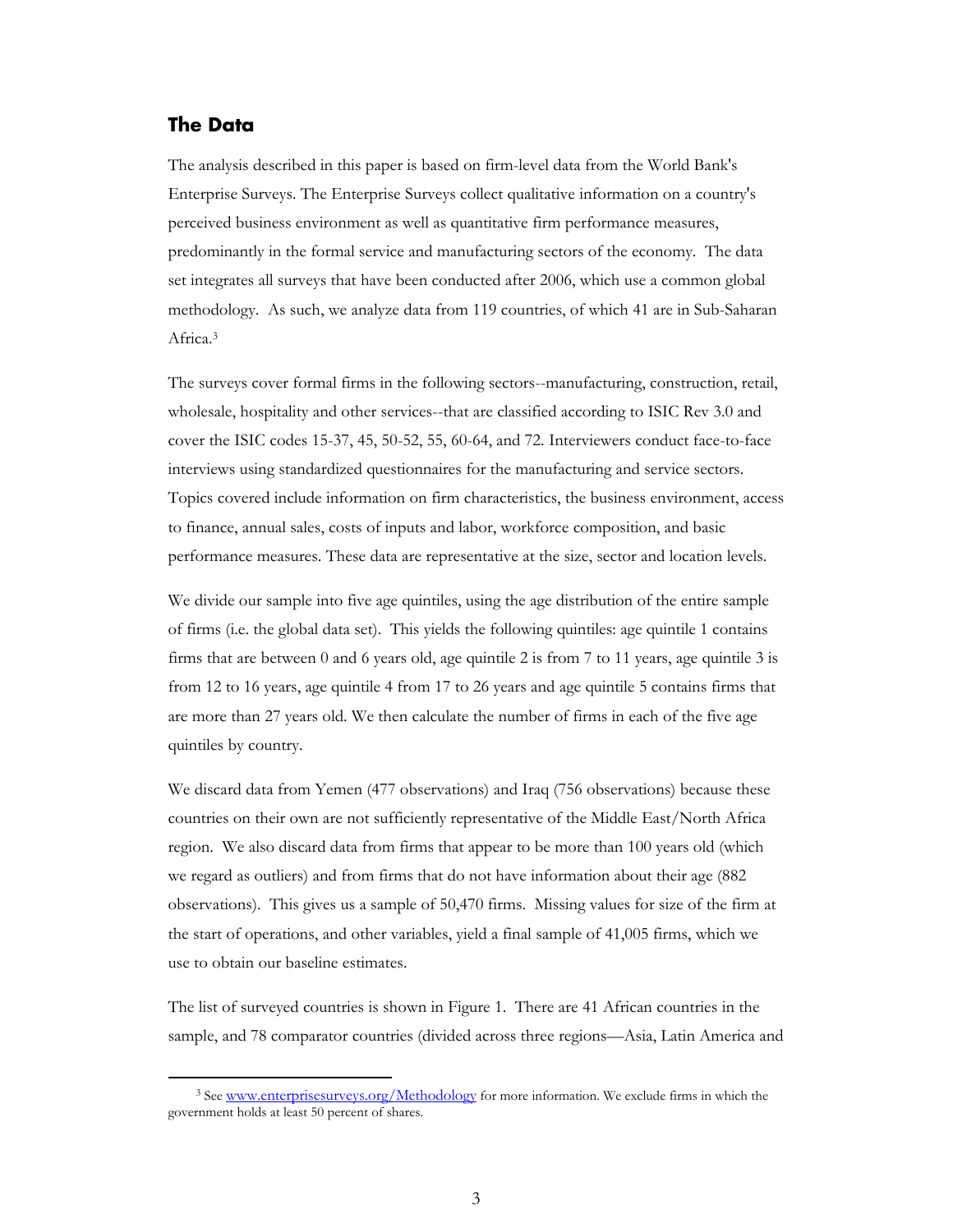Eastern Europe). Figure 2 shows the median value of firm size, by age quintile, for each of the four regions; we can see that African firms are smaller than firms in other regions, for almost every age quintile. Figure 3 shows the kernel density estimation of the size distribution of firms for all firms in the sample, grouped by region. The size distribution of firms in Africa peaks at about 7 employees per firm. We see that there is a higher share of African firms at low levels of employment than in other regions, and that the density of larger firms is lower in Africa than elsewhere.

The problem of the "missing middle," described variously in the literature with regard to the middle class and/or the business sector, is clearly visible in Figure 3. Less visible, due to the truncation of the sample at 5 employees, is the number of firms that are very small. Presumably, this share is higher for Africa than elsewhere. We also do not know how many firms elected to stay in the informal sector as we only observe the size and distribution of firms that are formally registered.

Figure 4 shows the age distribution of firms by region. We see that African firms are younger than firms elsewhere, peaking at around 10 years of age. However, African firms are not small only because they are young. Figure 5 shows the employment distribution of firms, conditional on age. This figure plots the *residual* from a regression of firm size on age quintiles—it shows that factors other than age are driving the smaller size of African firms. Figure 5 also shows that a large number of African firms have an observed size that is *below* the size predicted by their age. Figure 6 shows the distribution of the size at the start of operations for firms in Africa, Asia, Eastern Europe and LAC. This figure also shows that African firms are smaller at the start of operations relative to firms in other regions, but this difference is not as pronounced as in Figure 3 (which describes current firm size). This suggests that the gap between African and non-African firms becomes more pronounced after birth.

We now turn to a simple model of firm growth, from which we derive our econometric model.

#### **The Model and Main Results**

Do firms grow differently in different environments? Figure 7a describes firm growth in an "ideal" business environment. In this scenario, high- productivity firms are able to grow and thrive (because they are able to access credit, have good property rights and/or a steady supply of electricity, etc.) while low-productivity firms stay small and even exit early. Figure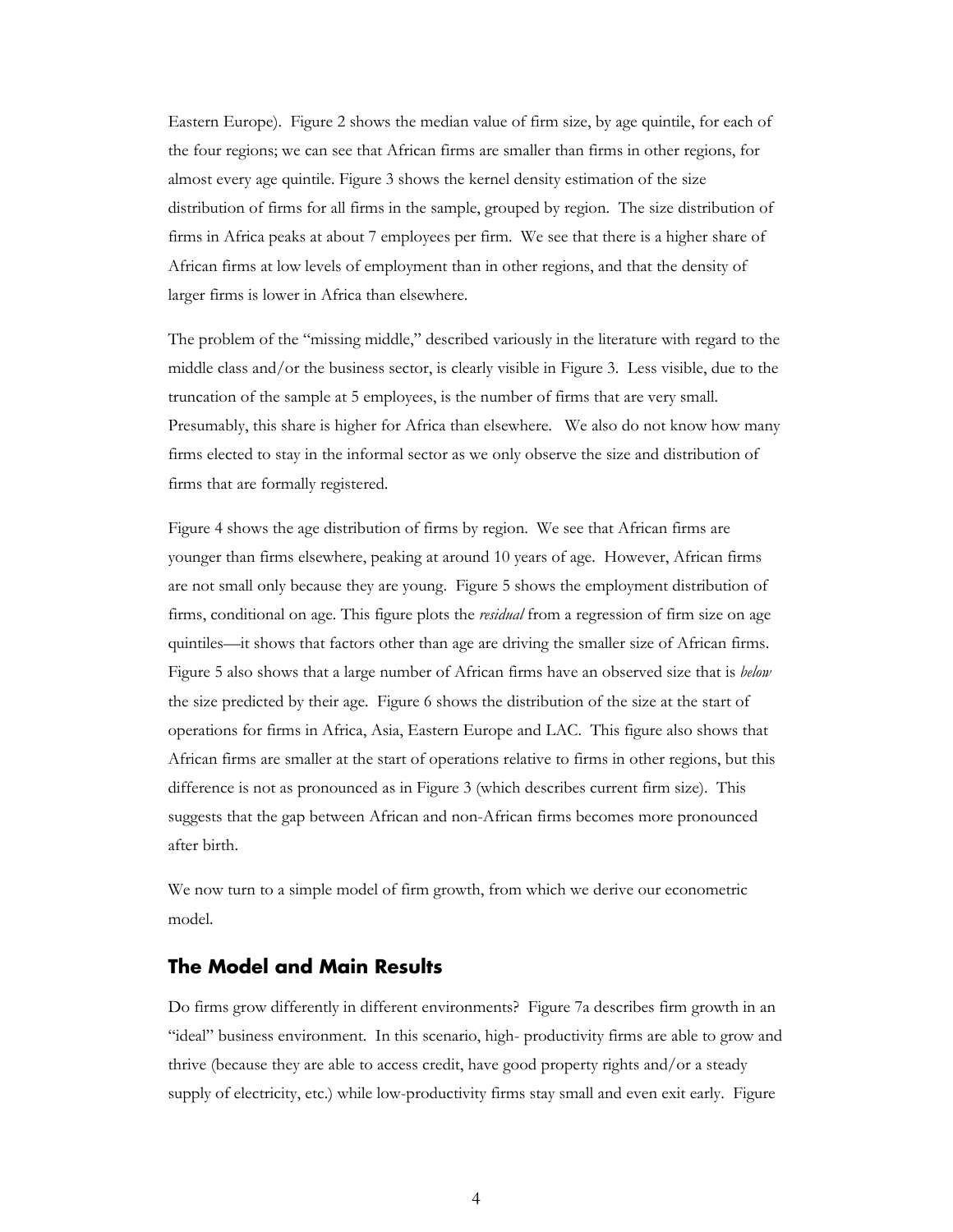7b shows what happens in a "distorted" business environment. In this scenario, highproductivity firms are not able to grow and are closer in size to low-productivity firms. Distortions such as the lack of enforcement of property rights may also mean that lowproductivity firms are able to survive longer, although they are not able to grow or compete with firms in better business environments.

Augmented forms of the learning model of firm growth capture the ideas described above ((Evans (1987); Variyam and Kraybill (1992); Hall (1987)). Based on these models, we describe firm growth in the following manner:

#### $S_t$ '= $G(S_t, A_t)$ <sup> $\tau(S_t)$ </sup> e<sup>ut</sup>

where  $S_t$ <sup>2</sup> and  $S_t$  represent the firm's final and initial size, respectively,  $\tau$  denotes the time interval, G represents the growth function, A represents firm age, and u is the log-normally distributed error term. The augmented form of this model adds a vector X to measure the business environment and characteristics of the firm. A first-order expansion yields the following equation:

$$
Y_{i} = \frac{\log(S_{i'}) \log(S_{i'})}{\tau} = \beta_{0} + \beta_{1} \log(S_{i}) + \beta_{2} \log(A_{i}) + \sum_{i=3}^{n} \beta_{i} X_{i} + u_{i}
$$

Thus, the current size of the firm  $(Y)$  is a function of starting size  $(S)$ , age  $(A)$ , and a vector (X) of firm characteristics and business environment variables. Given our conceptual model, we are interested in the vector X. In addition, we are interested in whether firms are larger when they operate in larger markets. Also, what is the relationship between current size and initial size? Finally, a firm's capabilities are often embedded in ownership or export status, so we also ask--are foreign-owned firms and exporting firms able to grow more than their domestic/non-exporting counterparts?

To answer these questions, we regress size of the firm (in logs) on age dummies (rather than age as a continuous variable), startup size (in logs), a limited vector of firm characteristics including firm status (foreign-owned, exporter) and an Africa dummy. This estimation is followed by more enhanced models that include measures of the business climate and firm characteristics, individually and then all together.4 It is followed by a final estimation, which

<sup>4</sup> Previous research on informal firms in several African countries shows that a stronger business climate results in a clearer performance division between high and low-productivity firms. This appeared to be the case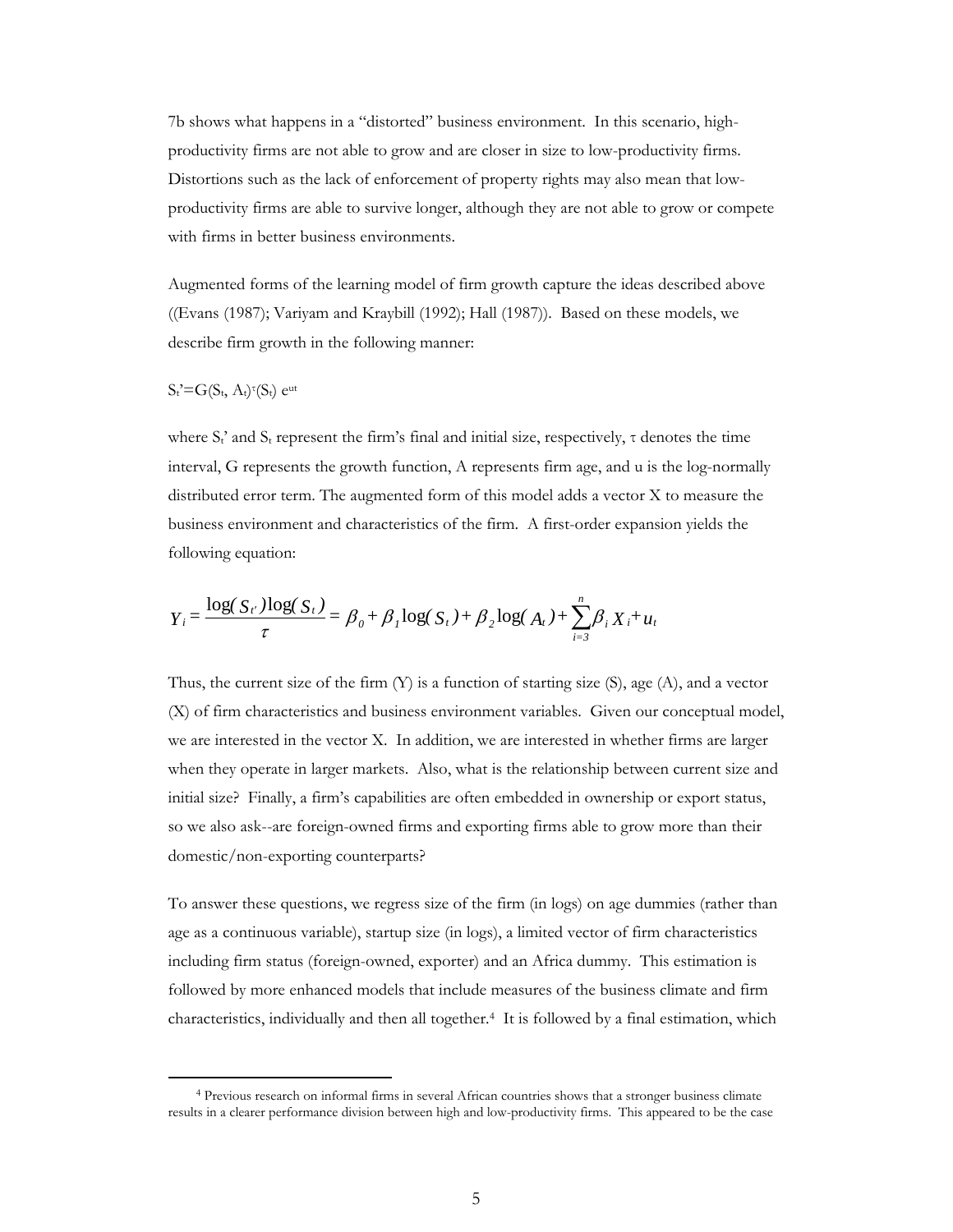adds back the Africa dummy to see if there is an Africa effect even after controlling for these various measures. 5

In order to estimate the impact of the business environment on firm size, we measure five key business environment variables as follows:

**Infrastructure.** The number of power outages suffered by the firm in the previous 30 days.

**Access to finance:** The share of working capital that is financed by sources other than retained earnings. These might include banks, non-bank financial institutions such as microfinance institutions, credit cooperatives, credit unions or finance companies, purchases on credit from suppliers and advances from customers, and other sources such as moneylenders, friends, etc.

**Access to Land:** Index of access to land provided by the World Bank's *Investing Across Borders* project. This is an un-weighted average of four sub-indices, which measure access to land. These sub-indices are described on the project's website as follows:

*Strength of lease rights index* (0-100): Compares economies on the security of legal rights they offer to investors interested in leasing industrial land—whether or not foreign and domestic companies are treated differently and whether the land can be subleased, subdivided, mortgaged, or used as collateral.

*Strength of ownership rights index* (0-100): Compares economies on the security of legal rights they offer to investors interested in purchasing industrial land.

*Access to land information index* (0-100): Compares economies on the ease of access to land-related information through the countries' land administration systems including land registries, cadastres and land information systems.

*Availability of land information index* (0-100): Compares economies on the availability of key information to interested private parties through land administration institutions.

<u> 1989 - Johann Stoff, amerikansk politiker (d. 1989)</u>

in South Africa, with very productive formal firms and "survivalist" informal firms and a bi-modal productivity kernel density function (Gelb et al, 2009).<br><sup>5</sup> We acknowledge that relying on cross-sectional data has some shortcomings. In particular, there may be a

confounding cohort and age effects. However, as discussed in Hsieh and Klenow (2012) cross-sectional estimates of growth equations are remarkably close to panel estimates. Furthermore, as an additional robustness check we estimate our model using data only for firms born in or after 1990 in order to limit the influence of these cohort effects; this estimation yields similar results to estimates for the entire sample.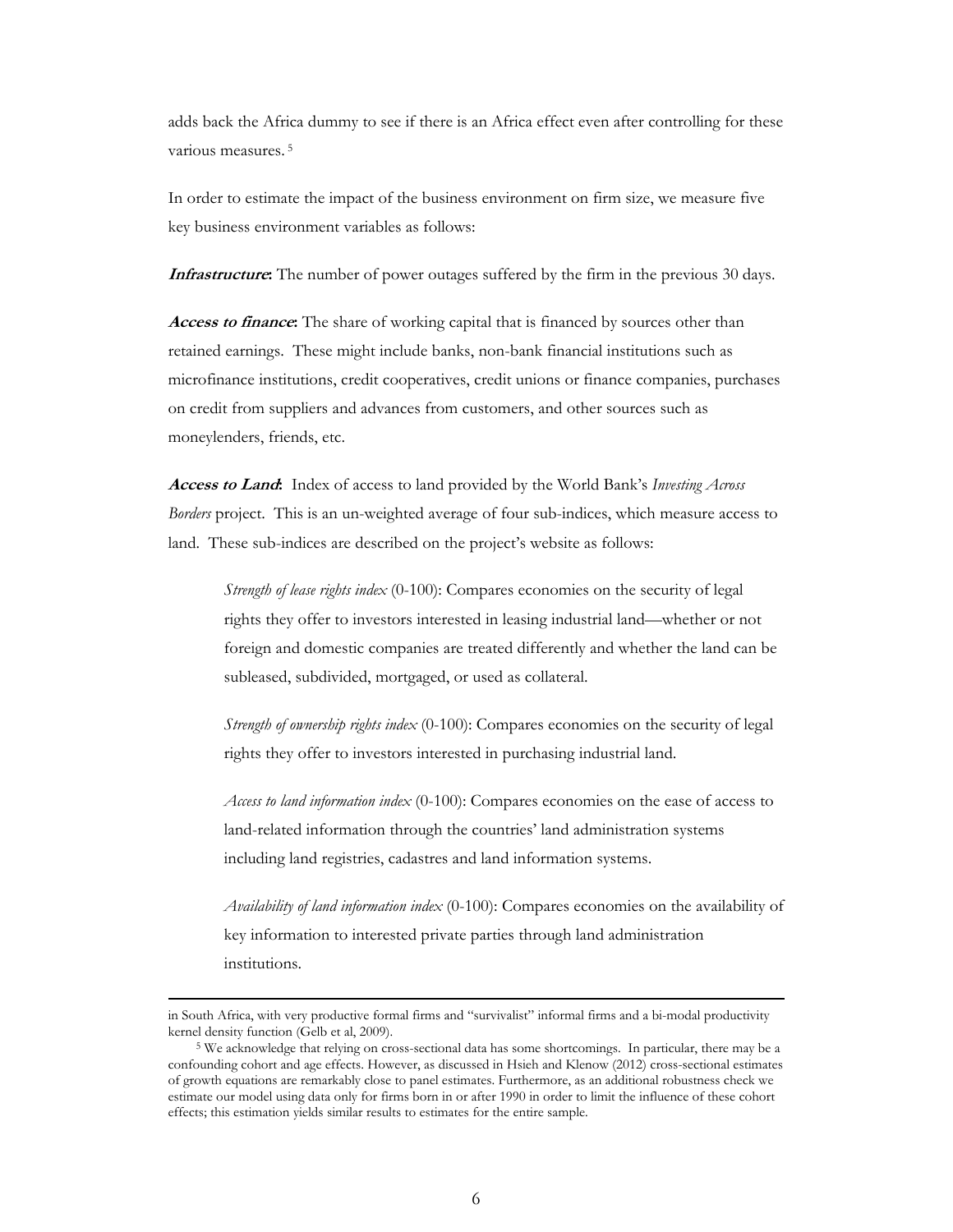**Skill ratio of the workforce:** Ratio of skilled to unskilled workers in the firm.<sup>6</sup> In addition, the capital-labor ratio of the firm is included as a control variable so we can measure the effect of the skill ratio accurately.

**Legal rights:** The strength of legal rights index measures the degree to which collateral and bankruptcy laws protect the rights of borrowers and lenders and thus facilitate lending in the private sector. This variable is taken from the World Bank's Doing Business database and is measured on a scale of 0 to 10.

We use city-level averages of the measures of the business environment described above, except for land and legal rights where we use measures at the national level. Table 1 shows non-pairwise and pairwise correlations across the five measures—these are not correlated to a point that we would be worried about collinearity. Additionally, in order to reduce spurious significance, the error terms are clustered by country-city-age quintile as suggested by Moulton (1990).7

In order to control for firm characteristics, we include size of the firm at the start of operations as well as age quintile dummies, and a dummy that is set to 1 if the firm is foreign-owned or an exporter. Typically, foreign-owned or exporting firms are more capable—they are better managed and/or have more qualified workers. Gross national income is included (in log form) as a measure of overall market size of the country in which the firm carries out its operations. We expect firms operating in larger markets to be larger than those in very small countries.<sup>8</sup>

Table 2 shows the results of the "baseline" regressions of the determinants of firm size for our sample of over 40,000 firms. Equation (1) simply regresses firm size (in logs) on age, market size and size at start. Equation (2) includes a dummy set to 1 if the firm is located in Africa. Firms are larger in every age quintile relative to the default (the youngest age quintile);

<sup>7</sup> The clustering issue is best looked at by example--imagine the effect of being located in village X on whether or not a household has access to water. The probability that two households in village X have access to water is likely to be positively correlated (as they are in the same cluster). Therefore, it is necessary to correct for intra-cluster correlation whenever the dependent variable is at a more disaggregated level (having access to water in a household) than the independent variable (being in village X). As the independent variables that measure the business environment are likely to be somewhat similar across firms and are measured at a slightly aggregated level, we take into account the intra-cluster correlation across firms. Consequently, we cluster the standard errors by country, city, and age quintile.<br><sup>8</sup> We control for sector-specific effects, because some sectors may employ more people, on average, than

others. Sector dummies could also pick up differences in fixed costs across sectors; these differences possibly affect levels of employment as well. The addition of an Africa dummy does not change the results, suggesting that sector-specific differences are not different in Africa than elsewhere.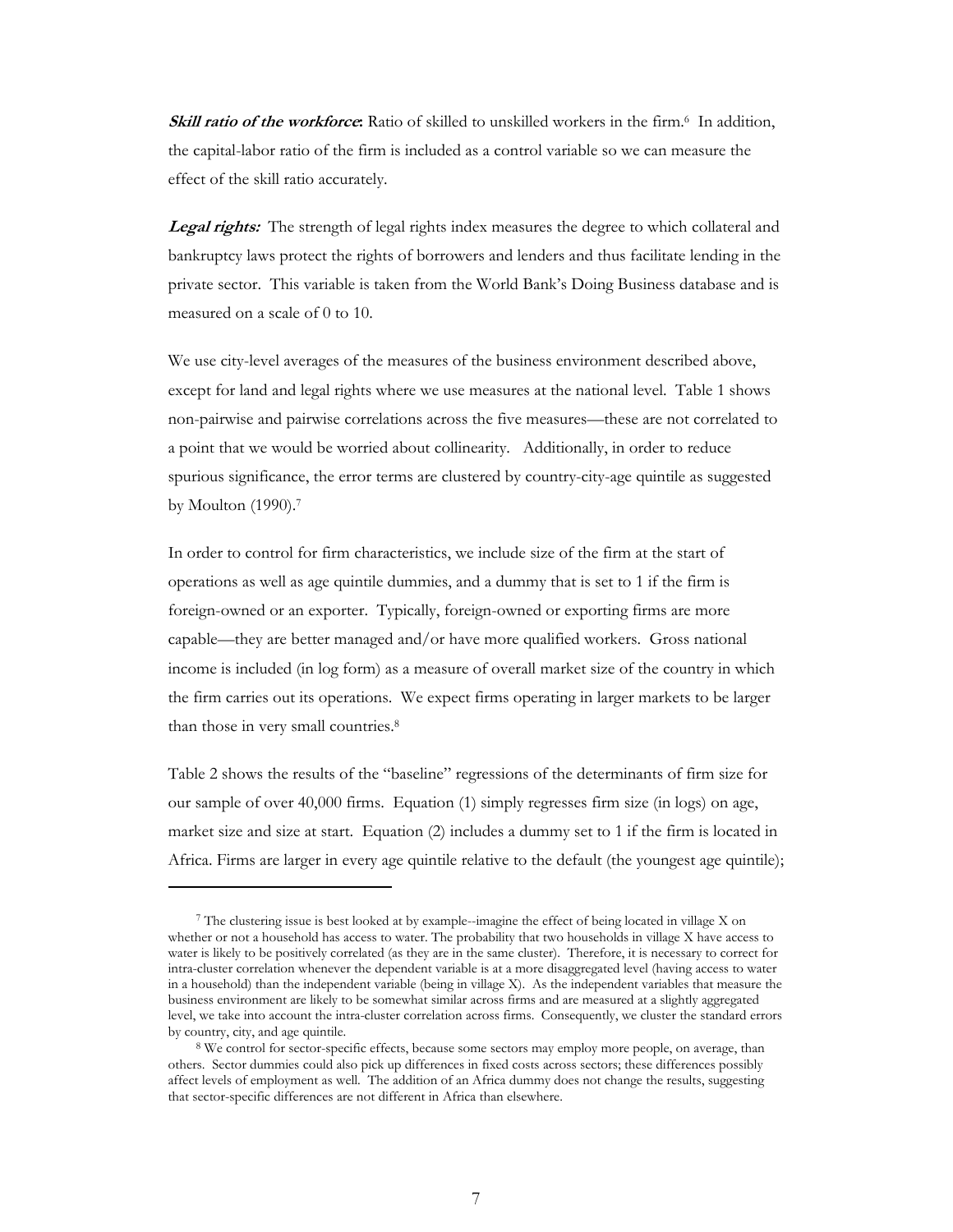this difference is both positive and significant. Firms in larger markets also grow more; the coefficient on ln GNI is both positive and significant. Firms that start out big stay big—this difference is also significant at the 1 percent level of confidence. And firms in Africa, at any age level, are about 24 percent smaller than firms in other parts of the world, even after controlling for market size and initial size. This is mostly a shift effect; the coefficient on the Africa dummy interacted with age quintile dummies in Equation (3) is mostly negative but not always significant.

Table 3 shows the results of regressing individual measures of the business environment on firm size. Equations (4-5) shows that firm size is negatively correlated with the number of days lost to power outages; the coefficient on this measure of the business climate is also statistically significant. Access to finance (as measured by whether working capital is bankfinanced) and access to land are included in Equations (6-7) and (8-9) and are also significant and positively correlated with firm size. Legal rights are significant in determining firm size [Equations (10-11)] while a larger supply of unskilled workers results in larger firms in the manufacturing sector [Equations (12-13)].9

Firm characteristics matter in determining firm size. In every regression, exporting and foreign-owned firms are larger as are those operating in larger markets, reflecting the higher capabilities of these types of firms. Size at start of operations is also positively correlated with firm size. Finally, it is interesting to note that the size of the Africa dummy changes a fair bit across these regressions; some measures of the business climate appear to have quite a lot of explanatory power with regard to the size of African firms.

Table 4 combines all of the business climate variables into a single model. Equation (14) describes the results of this model while Equation (15) includes an Africa dummy. With this combined model, we see that three measures of the business climate (outages, finance, and skills) are significant in determining firm size. Startup size is also significant, as are being foreign and being an exporter. Location in a larger market is significant, as before. Sector

<sup>&</sup>lt;sup>9</sup> The consistently negative result for the skills ratio raises an interesting question. It suggests that, at least as far as employment growth is concerned, the most successful firms are those able to hire large numbers of less skilled workers rather than those that rely on high skills levels to expand. This result is consistent with the result found in Gelb et al 2013. Of course, some level of skills is essential but it appears that this is outweighed by the supply of unskilled labor.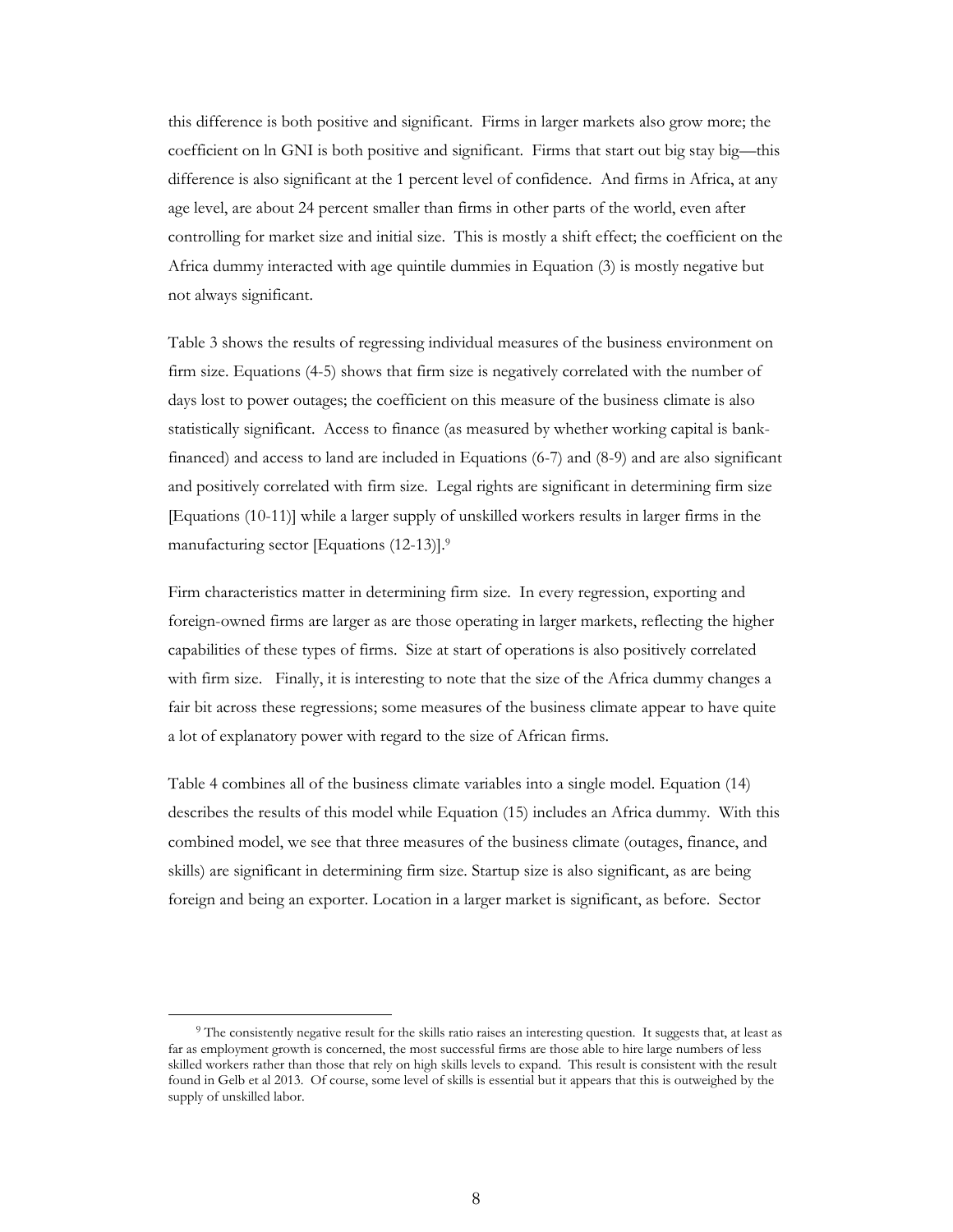dummies are included in all of the regressions reported in Tables 2-4, but not shown in the tables<sup>10</sup>

The results described in Equation [15] can be illustrated with a simple example. A domestic, non-exporting firm in age quintile 3 (12 to 16 years old) in the food sector would have 25.4 employees if located outside Africa, and only 21.8 employees if located within the African continent. A firm that exports its products is larger, but exporting does not outweigh the "Africa effect"—even exporters located inside Africa are smaller--40.3 employees vs. 47 employees elsewhere. Finally, a foreign firm would have 40.8 employees if located outside Africa and only 35 employees if located within the African continent.

Recent research by Bloom et al suggests that management capacity is an important variable of firm productivity (Bloom et al, 2013; Bloom and Van Reenen, 2007). Unfortunately the firm-level data do not include sufficient data on this variable to include it in the analysis--the closest proxy is foreign ownership, which is known to imply higher levels of management capacity, among other things. However, combining the importance of management with the above-mentioned result on worker skills might suggest that employment growth is highest when more skilled management coincides with a large supply of less skilled workers. This hypothesis must be explored further.

Perhaps the most interesting result is that after controlling for the business environment (which adds about 5 percent of explanatory power) and firm and market characteristics, the dummy variable measuring whether a firm is located in an African country remains negative and significant at the 1 percent level of confidence. The value of the coefficient on the Africa dummy is -0.153 in the final regression, as compared to -0.244 in the baseline regression (which controlled only for age, market size, and size of the firm at the start of operations).11

<sup>&</sup>lt;sup>10</sup> An alternative specification was estimated which included the ratio of capital to labor as an additional control. This did not change the results but did reduce the sample size by almost threequarters (to just 9,000 observations) because of the lack of data on capital stock.

<sup>11</sup> Especially considering the current focus on power in Africa, it is interesting that inclusion of the power variable does not weaken the Africa dummy. Granted that power is indeed a problem, the results suggest that unreliable power is not particularly a problem for Africa, but is more pervasive.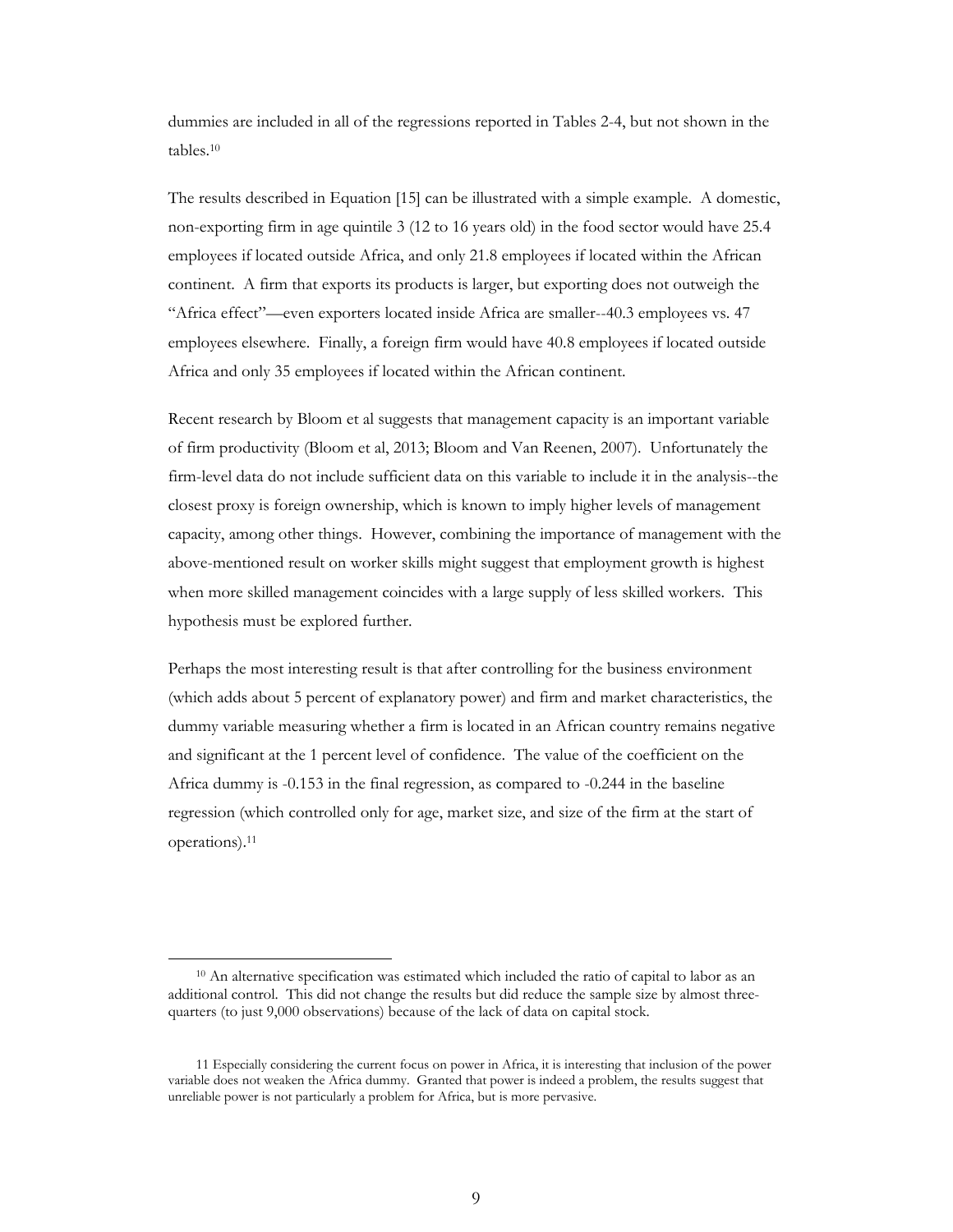**This result indicates that about 60 percent of the variation in the size of African firms remains unexplained, even after controlling for firm characteristics and variables capturing business environment.<sup>12</sup>**

#### **Why Are African Firms Not Growing?**

We consider one more descriptive picture before moving on to possible explanations of our results. Figures 8a and 8b show that there may be constraints that prevent small firms from growing and large firms from exiting in Nigeria as compared to Brazil. Figure 8a shows the productivity distribution of firms by size quartile in the food processing sector in Nigeria. We see that the distributions overlap quite a bit—there are very productive small firms in Nigeria as well as relatively unproductive large firms. In Brazil, the situation is quite different. There is a clearer relationship between size and productivity—more productive firms are able to grow and are larger than unproductive firms, which remain small.13 These figures are indicative of the fact that not only is the median size of firms smaller in Africa, but the distribution of firms is also different between Africa and other parts of the world.

Small firms may also want to stay below the government's radar in Africa. Figure 9 shows the change in management time spent dealing with government regulation when a firm goes from being small (below 50 workers) to being large (above 100 workers). We see that the burden of dealing with government increases substantially with size; this may act as a brake on firm growth. To understand this and other factors, we conduct robustness checks on the equations estimated in Tables 2-4. Several variables are added separately to Equations [1] and [15] to see if they can shed light on some of the unexplained variance (Table 5). These include the exports-to-GDP ratio as a measure of openness, two indices of transport inefficiency—ease of shipping and competition in shipping (drawn from the World Bank's Logistics Performance Index), the coefficient of variation of terms of trade (to measure volatility), government expenditures as a ratio of GDP, time to resolve insolvencies, and foreign ownership.

Table 5 shows the results of robustness checks for Equation [1] and Equation [15] with the inclusion of each of these variables. All of the variables included for the robustness checks are significant in the baseline regression and almost all are significant in the final regression as well. All have the expected sign as well—openness (as measured by the exports-to-GDP

<sup>12</sup> Equations (1) and (2) were also estimated using the final, smaller sample of 19,793 firms. The Africa dummy has a value of -0.168 in this specification.<br><sup>13</sup> This issue is also discussed in Bartelsman (2013).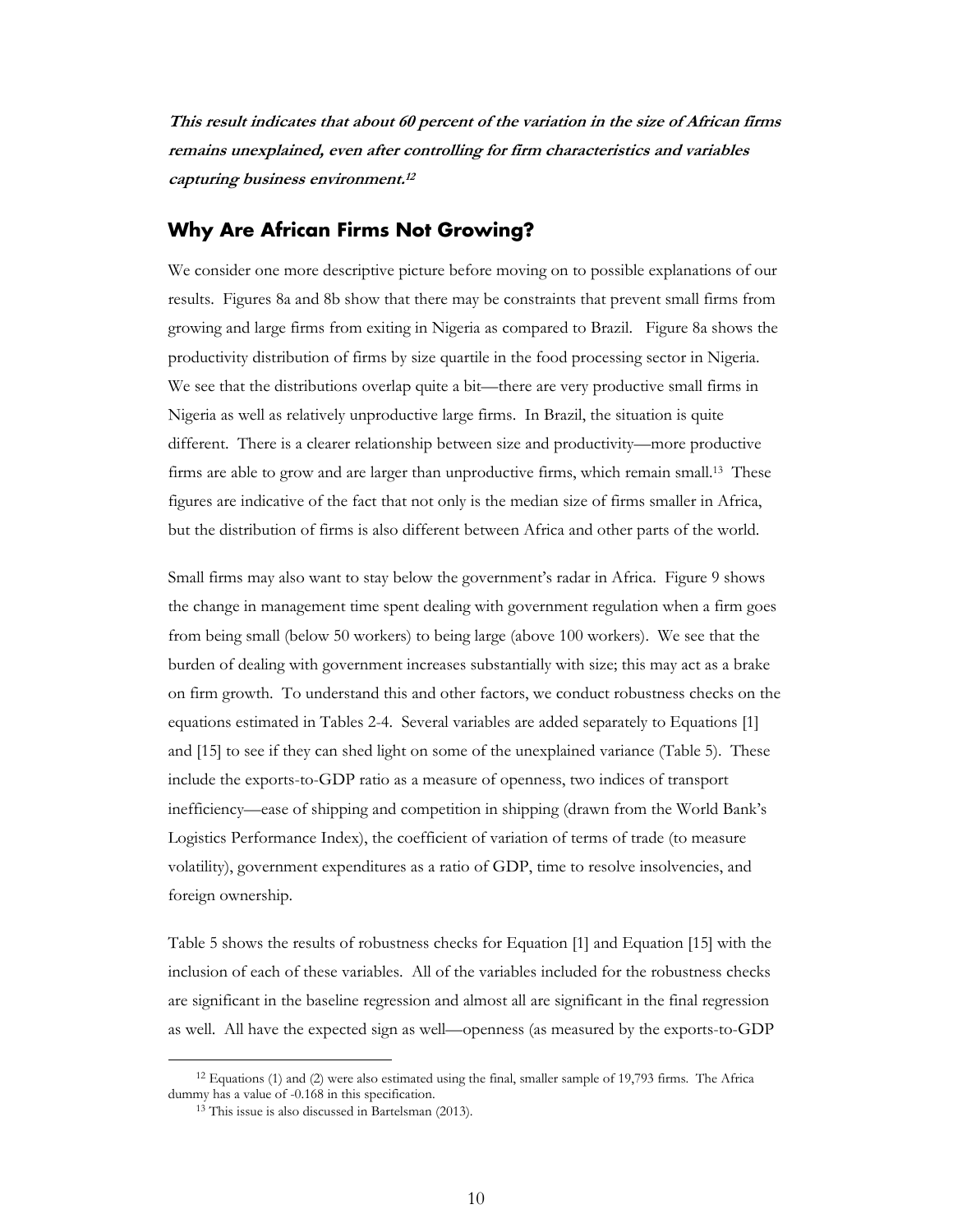ratio) and fewer transport inefficiencies are correlated with more firm growth, as is higher government spending. Greater volatility in the terms of trade and the time to resolve insolvency is negatively correlated with firm size. **But with the exception of the coefficient of variation for terms of trade, the addition of these variables does little to**  *change the sign and size of the Africa dummy.* Our model is very robust to variations in specification and indicates that the Africa effect prevails, even after controlling for these additional measures of the business climate and government policy.

#### **Other Explanations**

The overall price level in Africa could also be a factor in determining the size of firms. Analysis in Gelb et al. (2013) of 188 countries from the Penn World Tables shows that the slope of the relationship between PPP prices and income for African countries is significantly different between African and other countries. Figure 10 shows the results of these calculations. Relative to other middle-income countries, those in Africa are only slightly more costly, but the normal relationship breaks down for low-income Africa; on average, PPP price indices are around the global average for a country at South Africa's level of income. Relative to low-income comparators like Bangladesh, Vietnam and also India, African countries are considerably more costly. Gelb et al. (2013) show that in absolute terms, and excluding South Africa as a middle-income country, the average PPP for a sample of African countries is about 20 percent higher than the average for the four poorest comparators (Bangladesh, Indonesia, Philippines and Vietnam). Ethiopia stands out as cheap in absolute terms, but is still higher-cost relative to a global average extrapolated to its level of income. Africa's higher costs may result in a lower level of competitiveness and consequently, in a distribution of firms that is different (smaller) than distributions in other countries.

There is also increasing evidence that many African economies are dualistic in nature, with enclaves of high-productivity firms, which are also high cost (Gelb et al., 2013). Industrial labor costs are far higher in Africa than one might expect, given levels of gross domestic product (GDP) per capita. Part of this is an "enclave effect": both labor costs and labor productivity are far higher for firms in many African countries, relative to GDP per capita, than in comparator countries (Figure 11). This may reflect a steeper labor cost curve; as firms are larger and more productive, their labor costs increase more in Africa than elsewhere.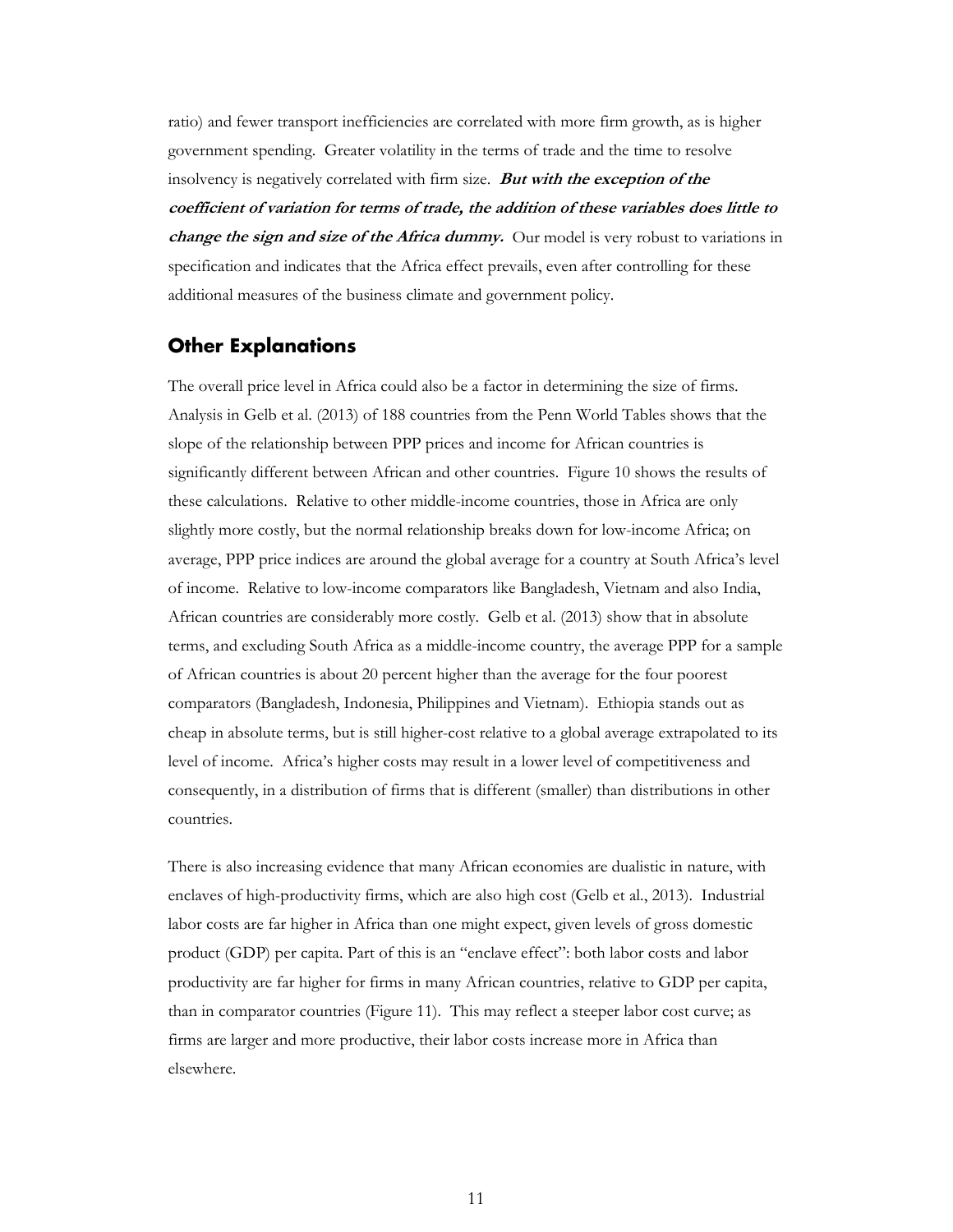At a more "micro" level, issues related to trust between managers and workers, as firms transition away from family-only employees, may play a role in limiting firm size. Bloom et al. (2012) find that managers at headquarters place greater trust in managers of subsidiary firms in "high trust" countries, this in turn increases productivity by affecting the organization of firms and allowing more efficient firms to grow. Atkin et al. (2011) find that a lack of trust of outsiders (and the difficulty of punishing them for shirking) means that firms are limited to employing family members. Finally, the pressure to share profits among family members may also limit the growth of African firms. These are themes that need to be explored further to understand the slower growth of African firms.

#### **Conclusion**

The business environment and certain characteristics of firms do appear to play a role in determining firm size; and improvements to the business environment in many African countries may result in firms employing larger numbers of people, for every age cohort. Measures of the business climate and of firm and market characteristics, when taken together, explain about 40 percent of the difference of the size gap between African firms and firms elsewhere. But this also means that 60 percent of "the Africa effect" is not accounted for. Possible explanations may include the high cost of living in many African countries. Many African economies appear to have dualistic manufacturing sectors, where there is a steep premium for the cost of labor associated with increased size. At a more micro level, the lack of trust between employers and employees, and the need to share profits with extended family members are possible explanations, in need of further research. The role of competition also needs to be explored. Finally, a better understanding of why firms choose to enter a particular sector might also shed light on the dynamics of firm growth.

The results in this paper are of particular importance, given that many countries in Africa suffer high rates of unemployment, and that many also anticipate large numbers of people to enter the workforce in the near future. Our results point to two important facts. First, there are constraints imposed by the business environment and by firm and market characteristics that limit the growth of African firms; these can be alleviated by policy reforms. Second, there appear to be constraints that are not captured by these measures--these require further research in order to design appropriate policies for job creation.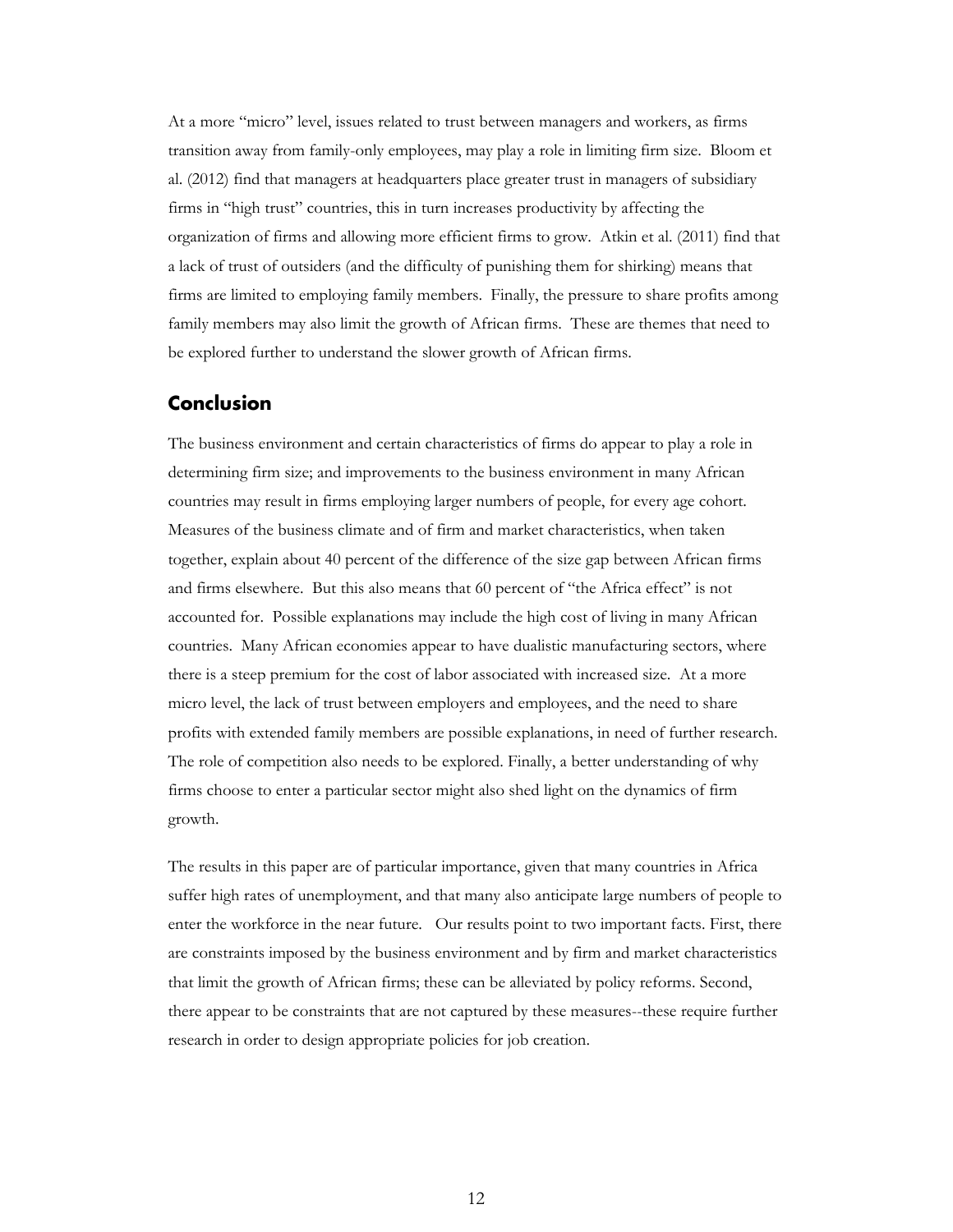# **Tables and Figures**

#### **Table 1: Correlation of Business Climate Variables**

|         | Outages  | Finance | Land    | Legal   | Skill |
|---------|----------|---------|---------|---------|-------|
|         |          |         |         |         |       |
| Outages |          |         |         |         |       |
| Finance | $-0.26$  |         |         |         |       |
| Land    | $-0.37$  | 0.32    |         |         |       |
| Legal   | 0.18     | 0.04    | 0.29    |         |       |
| Skill   | $-0.008$ | $-0.15$ | $-0.08$ | $-0.06$ |       |

#### Pairwise correlation

|         | Outages  | Finance | Land    | Legal | Skill |
|---------|----------|---------|---------|-------|-------|
|         |          |         |         |       |       |
| Outages |          |         |         |       |       |
| Finance | $-0.16$  |         |         |       |       |
| Land    | $-0.09$  | 0.33    |         |       |       |
| Legal   | 0.12     | 0.06    | 0.24    |       |       |
| Skill   | $-0.035$ | $-0.13$ | $-0.04$ | 0.03  |       |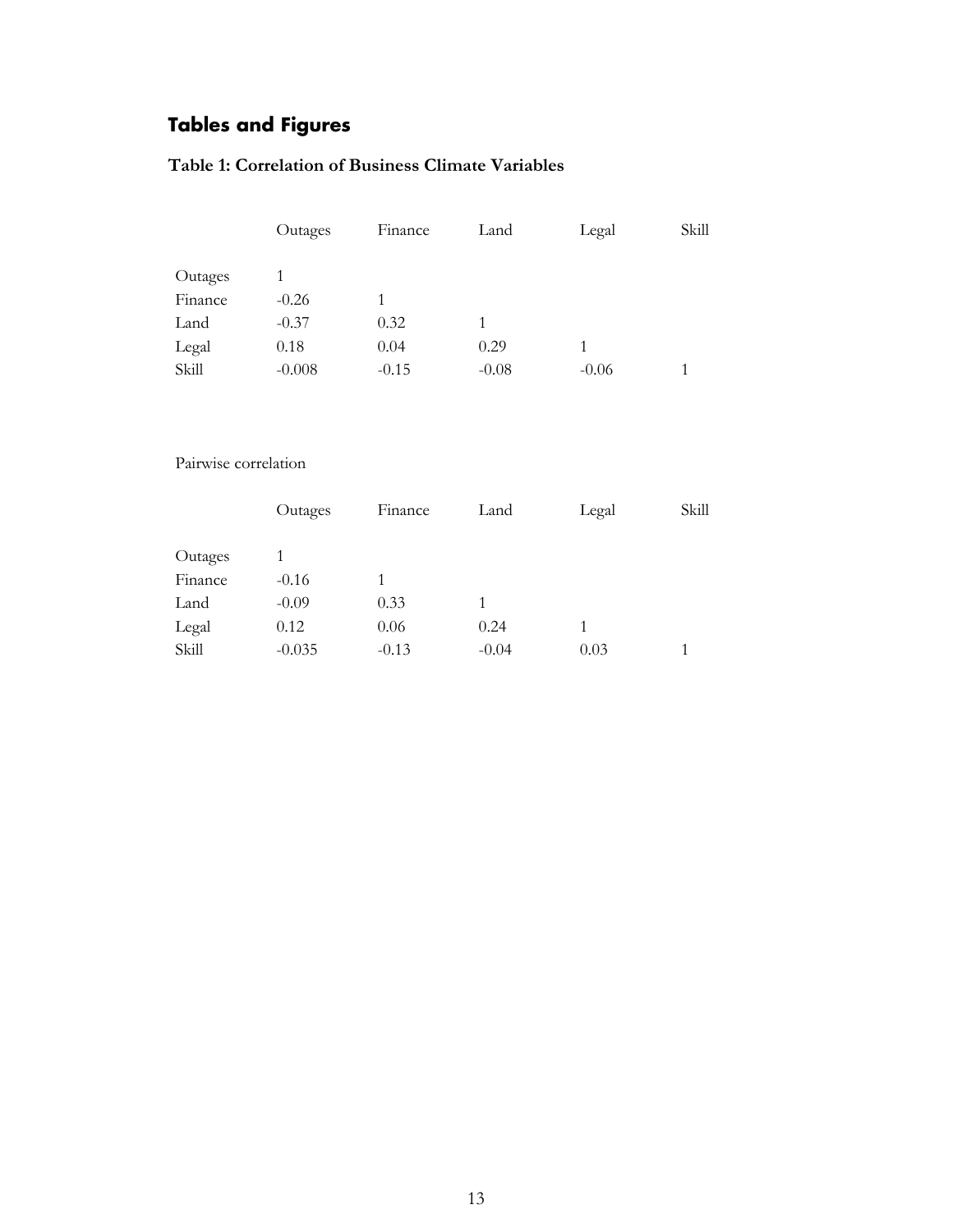#### **Table 2: Baseline regressions**

|                 | (1)         | (2)         | (3)         |
|-----------------|-------------|-------------|-------------|
|                 | In emplmnt  | In emplmnt  | In emplmnt  |
| Age2            | $0.224***$  | $0.214***$  | $0.217***$  |
|                 | (0.0297)    | (0.0265)    | (0.0344)    |
| Age3            | $0.413***$  | $0.382***$  | $0.411***$  |
|                 | (0.0324)    | (0.0295)    | (0.0354)    |
| Age4            | $0.530***$  | $0.503***$  | $0.529***$  |
|                 | (0.0370)    | (0.0345)    | (0.0421)    |
| Age5            | $0.783***$  | $0.753***$  | $0.774***$  |
|                 | (0.0445)    | (0.0425)    | (0.0502)    |
| In GNI          | $0.0867***$ | $0.0657***$ | $0.0654***$ |
|                 | (0.00513)   | (0.00554)   | (0.00555)   |
| In Startup Size | $0.591***$  | $0.588***$  | $0.589***$  |
|                 | (0.00740)   | (0.00731)   | (0.00733)   |
| Africa          |             | $-0.244***$ | $-0.202***$ |
|                 |             | (0.0237)    | (0.0386)    |
| Age2 X Africa   |             |             | 0.000613    |
|                 |             |             | (0.0525)    |
| Age3 X Africa   |             |             | $-0.102$    |
|                 |             |             | (0.0611)    |
| Age4 X Africa   |             |             | $-0.0924$   |
|                 |             |             | (0.0689)    |
| Age5 X Africa   |             |             | $-0.0696$   |
|                 |             |             | (0.0886)    |
| Constant        | $-0.642***$ | $-0.0414$   | $-0.0510$   |
|                 | (0.121)     | (0.134)     | (0.134)     |
| r2              | 0.447       | 0.452       | 0.452       |
| Ν               | 41005       | 41005       | 41005       |

Standard errors in parentheses<br>="\*  $p<0.05$  \*\*  $p<0.01$ \*\*\* p<0.001"

Note: Dependent variable is log (number of employees in the firm) for Tables 3‐5. Sector dummies are included in all estimations but not reported.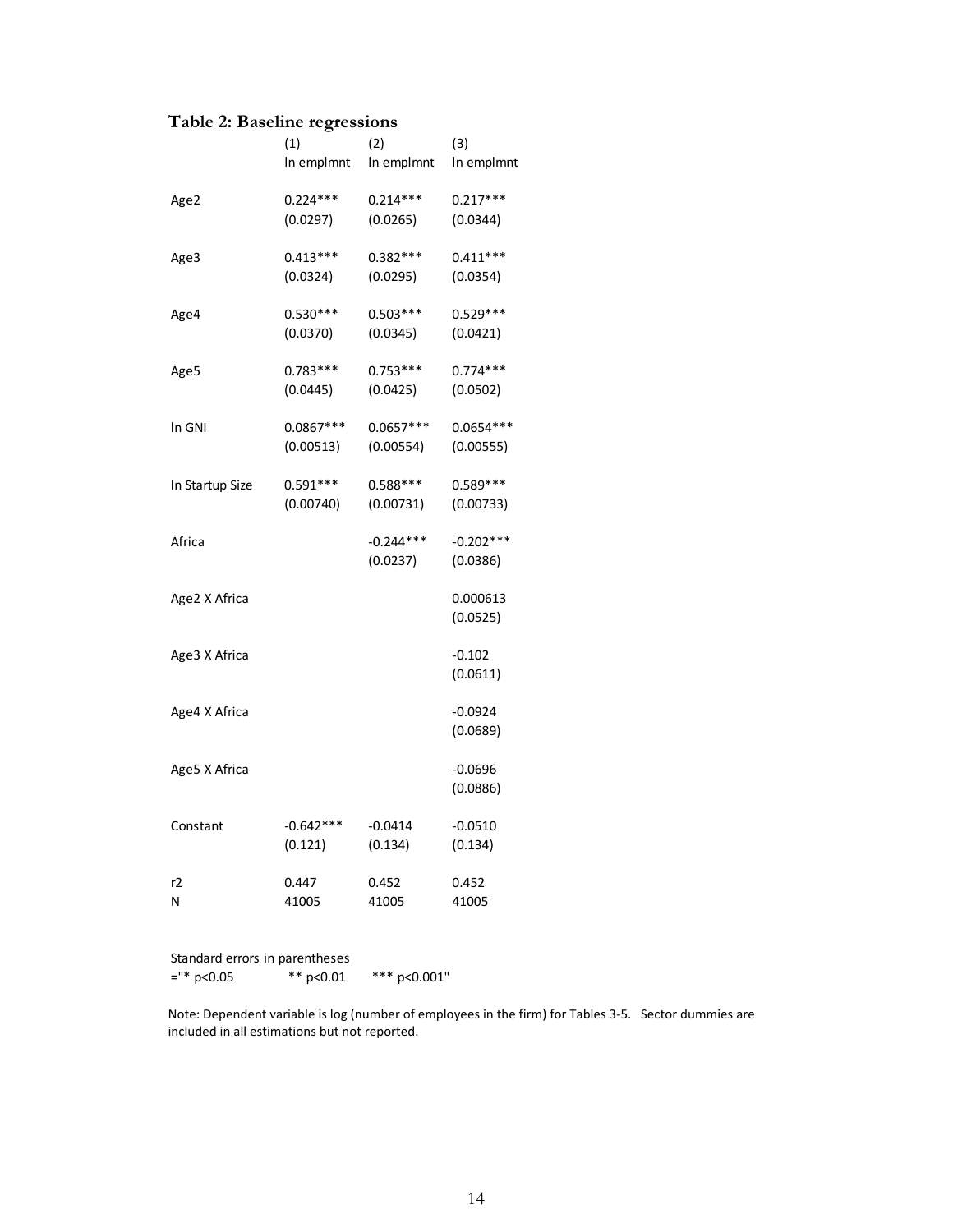| <b>Table 3: Individual Business Climate Regressions</b> |  |
|---------------------------------------------------------|--|
|---------------------------------------------------------|--|

|                           | (4)                        | (5)                        | (6)                       | (7)                       | (8)                       | (9)                       | (10)                    | (11)                    | (12)                    | (13)                     |
|---------------------------|----------------------------|----------------------------|---------------------------|---------------------------|---------------------------|---------------------------|-------------------------|-------------------------|-------------------------|--------------------------|
|                           | In emplmnt                 | In emplmnt                 | In emplmnt                | In emplmnt                | In emplmnt                | In emplmnt                | In emplmnt              | In emplmnt              | In emplmnt              | In emplmnt               |
| Age2                      | $0.238***$                 | $0.223***$                 | $0.177***$                | $0.187***$                | $-0.220$                  | $-0.122$                  | $0.199**$               | $0.214***$              | $0.358*$                | $0.346*$                 |
|                           | (0.0351)                   | (0.0311)                   | (0.0530)                  | (0.0510)                  | (0.136)                   | (0.136)                   | (0.0617)                | (0.0574)                | (0.161)                 | (0.144)                  |
| Age3                      | $0.432***$                 | $0.396***$                 | $0.235***$                | $0.236***$                | $-0.458**$                | $-0.379*$                 | $0.344***$              | $0.338***$              | $0.626***$              | $0.556***$               |
|                           | (0.0378)                   | (0.0344)                   | (0.0592)                  | (0.0564)                  | (0.168)                   | (0.165)                   | (0.0677)                | (0.0631)                | (0.180)                 | (0.163)                  |
| Age4                      | $0.562***$                 | $0.534***$                 | $0.329***$                | $0.325***$                | $-0.600**$                | $-0.551**$                | $0.570***$              | $0.554***$              | $1.132***$              | $1.051***$               |
|                           | (0.0421)                   | (0.0390)                   | (0.0631)                  | (0.0609)                  | (0.212)                   | (0.207)                   | (0.0828)                | (0.0779)                | (0.202)                 | (0.183)                  |
| Age5                      | $0.853***$                 | $0.820***$                 | $0.630***$                | $0.624***$                | $-0.197$                  | $-0.169$                  | $0.796***$              | $0.749***$              | $1.678***$              | $1.565***$               |
|                           | (0.0497)                   | (0.0474)                   | (0.0861)                  | (0.0826)                  | (0.286)                   | (0.289)                   | (0.0974)                | (0.0938)                | (0.199)                 | (0.188)                  |
| In GNI                    | $0.0813***$                | $0.0614***$                | $0.0697***$               | $0.0624***$               | $0.0691***$               | $0.0557***$               | 0.0929 ***              | $0.0710***$             | $0.104***$              | $0.0734***$              |
|                           | (0.00532)                  | (0.00571)                  | (0.00618)                 | (0.00626)                 | (0.00730)                 | (0.00787)                 | (0.00527)               | (0.00557)               | (0.00637)               | (0.00697)                |
| In Startup Size 0.549 *** | (0.00711)                  | $0.547***$<br>(0.00706)    | $0.596***$<br>(0.00872)   | $0.594***$<br>(0.00866)   | $0.563***$<br>(0.00830)   | $0.561***$<br>(0.00827)   | $0.550***$<br>(0.00720) | $0.548***$<br>(0.00716) | $0.553***$<br>(0.00738) | $0.549***$<br>(0.00730)  |
| Africa                    |                            | $-0.235***$<br>(0.0225)    |                           | $-0.106***$<br>(0.0250)   |                           | $-0.136***$<br>(0.0289)   |                         | $-0.245***$<br>(0.0214) |                         | $-0.289***$<br>(0.0254)  |
| Outages                   | $-0.00568***$<br>(0.00122) | $-0.00549***$<br>(0.00108) |                           |                           |                           |                           |                         |                         |                         |                          |
| Finance                   |                            |                            | $0.00834***$<br>(0.00171) | $0.00737***$<br>(0.00157) |                           |                           |                         |                         |                         |                          |
| Land                      |                            |                            |                           |                           | $0.00463***$<br>(0.00121) | $0.00439***$<br>(0.00103) |                         |                         |                         |                          |
| Legal Rights              |                            |                            |                           |                           |                           |                           | $0.0194**$<br>(0.00714) | $0.0185**$<br>(0.00593) |                         |                          |
| Skill Ratio               |                            |                            |                           |                           |                           |                           |                         |                         | $-0.00142$<br>(0.00175) | $-0.00295*$<br>(0.00145) |
| Foreign                   | $0.413***$                 | $0.444***$                 | $0.407***$                | $0.418***$                | $0.527***$                | $0.539***$                | $0.421***$              | $0.452***$              | $0.452***$              | $0.484***$               |
|                           | (0.0232)                   | (0.0228)                   | (0.0266)                  | (0.0264)                  | (0.0281)                  | (0.0278)                  | (0.0235)                | (0.0230)                | (0.0255)                | (0.0250)                 |
| Exporter                  | $0.637***$                 | $0.600***$                 | $0.588***$                | $0.574***$                | $0.597***$                | $0.580***$                | $0.636***$              | $0.598***$              | $0.674***$              | $0.630***$               |
|                           | (0.0268)                   | (0.0270)                   | (0.0327)                  | (0.0327)                  | (0.0311)                  | (0.0313)                  | (0.0267)                | (0.0270)                | (0.0281)                | (0.0283)                 |
|                           |                            | Age X Outages              |                           | Age X Finance             |                           | Age X Land                |                         | Age X Legal Rights      |                         | Age X Skill Ratio        |
|                           | $-0.000723$                | $-0.0000277$               | 0.00220                   | 0.00161                   | $0.00632**$               | $0.00486*$                | 0.00615                 | 0.00132                 | $-0.00186$              | $-0.00185$               |
|                           | (0.00216)                  | (0.00201)                  | (0.00244)                 | (0.00238)                 | (0.00194)                 | (0.00190)                 | (0.0104)                | (0.00930)               | (0.00237)               | (0.00209)                |
|                           | $-0.00501$                 | $-0.00375$                 | $0.00881***$              | $0.00841***$              | $0.0120***$               | $0.0106***$               | 0.0108                  | 0.00635                 | $-0.00310$              | $-0.00258$               |
|                           | (0.00277)                  | (0.00252)                  | (0.00257)                 | (0.00248)                 | (0.00236)                 | (0.00231)                 | (0.0114)                | (0.0105)                | (0.00262)               | (0.00234)                |
|                           | $-0.00415$                 | $-0.00362$                 | $0.0108***$               | $0.0105***$               | $0.0160***$               | $0.0151***$               | $-0.00709$              | $-0.00888$              | $-0.00873**$            | $-0.00797**$             |
|                           | (0.00381)                  | (0.00374)                  | (0.00250)                 | (0.00240)                 | (0.00297)                 | (0.00289)                 | (0.0137)                | (0.0131)                | (0.00294)               | (0.00266)                |
|                           | $-0.0112**$                | $-0.0102**$                | $0.0114**$                | $0.0111**$                | $0.0141***$               | $0.0135***$               | 0.000464                | 0.00442                 | $-0.0134***$            | $-0.0123***$             |
|                           | (0.00395)                  | (0.00387)                  | (0.00370)                 | (0.00355)                 | (0.00397)                 | (0.00401)                 | (0.0183)                | (0.0179)                | (0.00293)               | (0.00275)                |
| Constant                  | $-0.419**$                 | 0.115                      | $-0.556***$               | $-0.338*$                 | $-0.568**$                | $-0.178$                  | $-0.859***$             | $-0.268*$               | $-1.010***$             | $-0.0660$                |
|                           | (0.131)                    | (0.139)                    | (0.150)                   | (0.153)                   | (0.179)                   | (0.193)                   | (0.130)                 | (0.135)                 | (0.178)                 | (0.196)                  |
| r2                        | 0.479                      | 0.484                      | 0.492                     | 0.493                     | 0.484                     | 0.485                     | 0.477                   | 0.482                   | 0.475                   | 0.481                    |
| N                         | 39839                      | 39839                      | 27093                     | 27093                     | 28686                     | 28686                     | 39887                   | 39887                   | 35702                   | 35702                    |

Standard errors in parentheses

="\* p<0.05 \*\* p<0.01 \*\*\* p<0.001"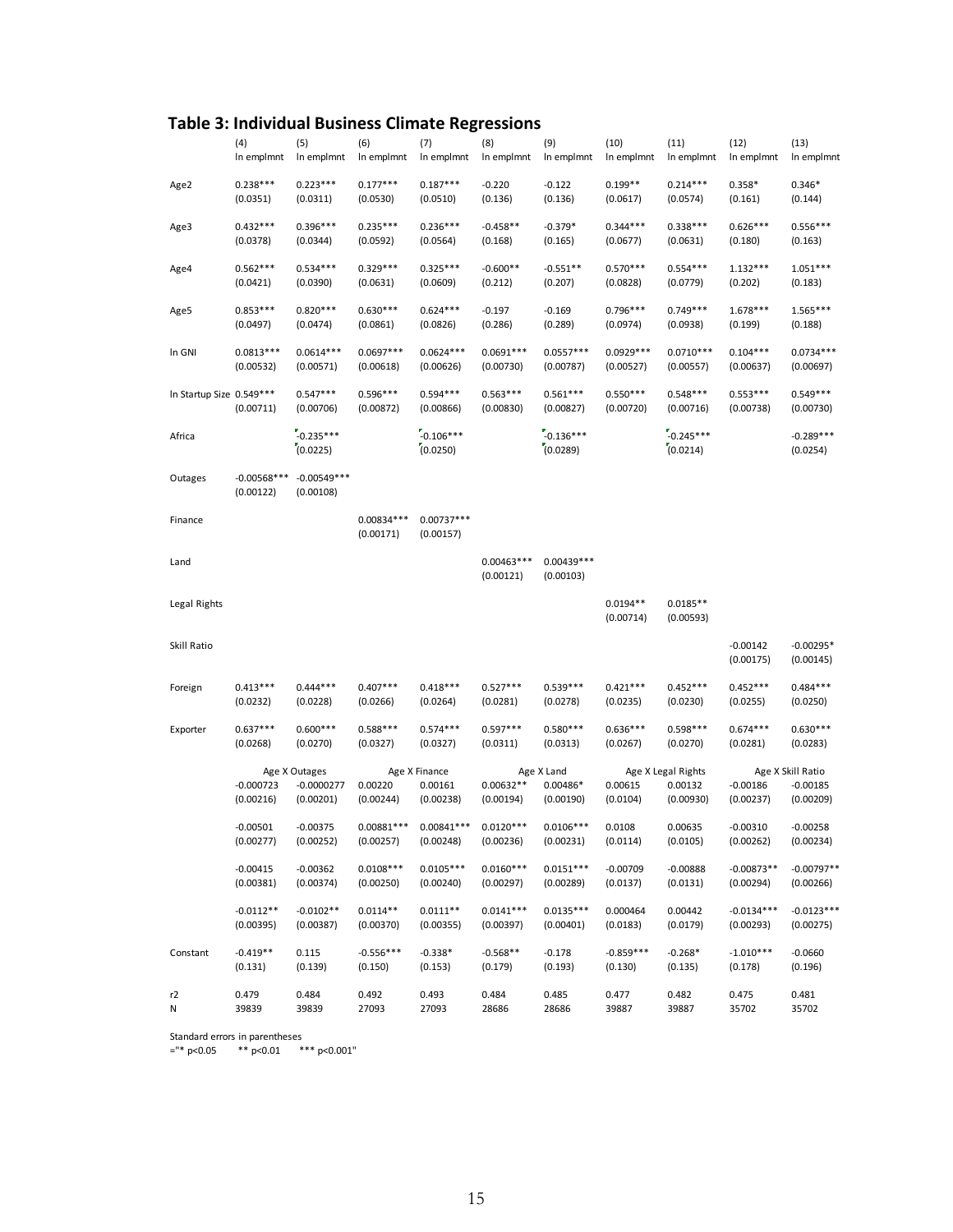#### **Table 4: Full Model Regressions**

|                 | (14)<br>In empImnt       | (15)<br>In empImnt         |
|-----------------|--------------------------|----------------------------|
| Age2            | $0.181***$<br>(0.0387)   | $0.183***$<br>(0.0362)     |
| Age3            | $0.368***$<br>(0.0401)   | $0.360***$<br>(0.0368)     |
| Age4            | $0.511***$<br>(0.0421)   | $0.501***$<br>(0.0387)     |
| Age5            | $0.814***$<br>(0.0498)   | $0.802***$<br>(0.0464)     |
| ln GNI          | $0.0653***$<br>(0.00991) | $0.0448***$<br>(0.0114)    |
| In Startup Size | $0.601***$<br>(0.00961)  | $0.598***$<br>(0.00950)    |
| Africa          |                          | $-0.153***$<br>(0.0379)    |
| Outages         | -0.00559*<br>(0.00223)   | $-0.00627**$<br>(0.00222)  |
| Finance         | $0.0102***$<br>(0.00131) | $0.00818***$<br>(0.00145)  |
| Land            | 0.00337<br>(0.00176)     | 0.00374*<br>(0.00163)      |
| Legal Rights    | 0.00319<br>(0.00738)     | 0.0105<br>(0.00721)        |
| Skill Ratio     | -0.00892***<br>(0.00114) | $-0.00941***$<br>(0.00111) |
| Foreign         | $0.464***$<br>(0.0325)   | $0.472***$<br>(0.0324)     |
| Exporter        | $0.634***$<br>(0.0370)   | $0.615***$<br>(0.0371)     |
| Constant        | $-0.102$<br>(0.250)      | 0.475<br>(0.296)           |
| r2<br>N         | 0.505<br>19793           | 0.506<br>19793             |
|                 |                          |                            |

Standard errors in parentheses ="\* p<0.05 \*\* p<0.01 \*\*\* p<0.001"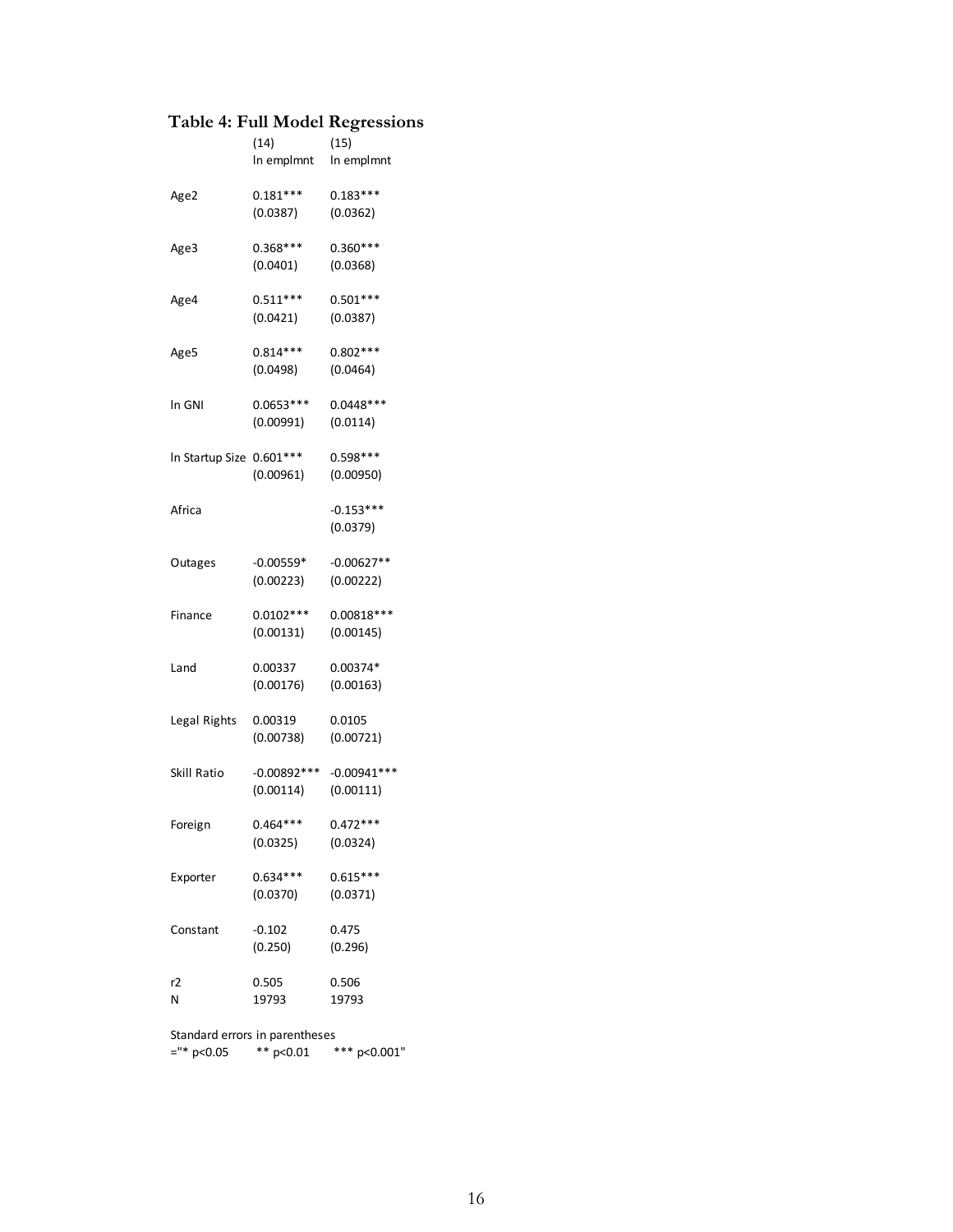| Table 5: Robustness Checks on the Africa Effect |  |  |
|-------------------------------------------------|--|--|
|-------------------------------------------------|--|--|

|                                | (1)                      | (2)                        | (3)<br>employment_employment_employment_employment_employment_employment_employment_employment_employment_employment | (4)                        | (5)                      | (6)                         | (7)                     | (8)                        | (9)                      | (10)                       |
|--------------------------------|--------------------------|----------------------------|----------------------------------------------------------------------------------------------------------------------|----------------------------|--------------------------|-----------------------------|-------------------------|----------------------------|--------------------------|----------------------------|
| Age2                           | $0.213***$               | $0.183***$                 | $0.211***$                                                                                                           | $0.184***$                 | $0.230***$               | $0.192***$                  | $0.228***$              | $0.189***$                 | $0.206***$               | $0.177***$                 |
|                                | (0.0266)                 | (0.0365)                   | (0.0264)                                                                                                             | (0.0359)                   | (0.0306)                 | (0.0393)                    | (0.0308)                | (0.0392)                   | (0.0268)                 | (0.0375)                   |
|                                | $0.381***$               |                            |                                                                                                                      |                            |                          |                             |                         |                            |                          |                            |
| Age3                           | (0.0295)                 | $0.361***$<br>(0.0373)     | $0.376***$<br>(0.0293)                                                                                               | $0.364***$<br>(0.0367)     | $0.397***$<br>(0.0328)   | $0.375***$<br>(0.0397)      | $0.389***$<br>(0.0328)  | $0.372***$<br>(0.0397)     | $0.368***$<br>(0.0300)   | $0.349***$<br>(0.0380)     |
| Age4                           | $0.500***$               | $0.500***$                 | $0.499***$                                                                                                           | $0.504***$                 | $0.520***$               | $0.526***$                  | $0.512***$              | $0.523***$                 | $0.495***$               | $0.494***$                 |
|                                | (0.0345)                 | (0.0389)                   | (0.0340)                                                                                                             | (0.0386)                   | (0.0388)                 | (0.0408)                    | (0.0389)                | (0.0407)                   | (0.0342)                 | (0.0389)                   |
| Age5                           | $0.751***$               | $0.803***$                 | $0.753***$                                                                                                           | $0.807***$                 | $0.776***$               | $0.839***$                  | $0.772***$              | $0.838***$                 | $0.754***$               | $0.796***$                 |
|                                | (0.0424)                 | (0.0467)                   | (0.0422)                                                                                                             | (0.0463)                   | (0.0461)                 | (0.0488)                    | (0.0466)                | (0.0486)                   | (0.0424)                 | (0.0466)                   |
| <b>Africa</b>                  | $-0.245***$              | $-0.150***$                | $-0.241***$                                                                                                          | $-0.142***$                | $-0.265***$              | $-0.153***$                 | $-0.277***$             | $-0.162***$                | $-0.245***$              | $-0.218***$                |
|                                | (0.0236)                 | (0.0382)                   | (0.0242)                                                                                                             | (0.0398)                   | (0.0286)                 | (0.0400)                    | (0.0274)                | (0.0412)                   | (0.0232)                 | (0.0417)                   |
|                                |                          |                            |                                                                                                                      |                            |                          |                             |                         |                            |                          |                            |
| In GNI                         | $0.0661***$<br>(0.00549) | $0.0447***$<br>(0.0114)    | 0.0688***<br>(0.00546)                                                                                               | $0.0495***$<br>(0.0133)    | $0.0382***$<br>(0.00831) | $0.0320*$<br>(0.0150)       | $0.0266**$<br>(0.00905) | $0.0366*$<br>(0.0166)      | $0.0670***$<br>(0.00542) | $0.0329**$<br>(0.0120)     |
|                                |                          |                            |                                                                                                                      |                            |                          |                             |                         |                            |                          |                            |
| In Startup Size                | $0.588***$               | $0.597***$                 | $0.585***$                                                                                                           | $0.595***$                 | $0.584***$               | 0.596 ***                   | $0.584***$              | $0.596***$                 | $0.589***$               | $0.600***$                 |
|                                | (0.00731)                | (0.00958)                  | (0.00723)                                                                                                            | (0.00955)                  | (0.00769)                | (0.01000)                   | (0.00780)               | (0.0100)                   | (0.00742)                | (0.00957)                  |
| Outages                        |                          | $-0.00807***$              |                                                                                                                      | $-0.00731**$               |                          | $-0.00744**$                |                         | $-0.00773**$               |                          | $-0.00792***$              |
|                                |                          | (0.00222)                  |                                                                                                                      | (0.00256)                  |                          | (0.00246)                   |                         | (0.00247)                  |                          | (0.00206)                  |
|                                |                          | $0.00772***$               |                                                                                                                      |                            |                          |                             |                         |                            |                          |                            |
| Finance                        |                          | (0.00146)                  |                                                                                                                      | $0.00822***$<br>(0.00158)  |                          | $0.00800***$<br>(0.00157)   |                         | $0.00752***$<br>(0.00155)  |                          | 0.00536**<br>(0.00166)     |
|                                |                          |                            |                                                                                                                      |                            |                          |                             |                         |                            |                          |                            |
| Land                           |                          | 0.00356*                   |                                                                                                                      | 0.00308                    |                          | 0.00293                     |                         | 0.00353                    |                          | $0.00428*$                 |
|                                |                          | (0.00167)                  |                                                                                                                      | (0.00175)                  |                          | (0.00213)                   |                         | (0.00203)                  |                          | (0.00168)                  |
| Legal Rights                   |                          | 0.0121                     |                                                                                                                      | 0.0103                     |                          | 0.00919                     |                         | 0.0124                     |                          | $0.0161*$                  |
|                                |                          | (0.00718)                  |                                                                                                                      | (0.00785)                  |                          | (0.00915)                   |                         | (0.00886)                  |                          | (0.00735)                  |
|                                |                          |                            |                                                                                                                      |                            |                          |                             |                         |                            |                          |                            |
| Skill Ration                   |                          | $-0.00894***$<br>(0.00113) |                                                                                                                      | $-0.00912***$<br>(0.00114) |                          | $-0.00948$ ***<br>(0.00120) |                         | $-0.00930***$<br>(0.00119) |                          | $-0.00787***$<br>(0.00112) |
|                                |                          |                            |                                                                                                                      |                            |                          |                             |                         |                            |                          |                            |
| Foreign                        |                          | $0.472***$                 |                                                                                                                      | $0.472***$                 |                          | $0.490***$                  |                         | $0.488***$                 |                          | $0.471***$                 |
|                                |                          | (0.0328)                   |                                                                                                                      | (0.0329)                   |                          | (0.0359)                    |                         | (0.0353)                   |                          | (0.0328)                   |
| Exporter                       |                          | $0.614***$                 |                                                                                                                      | $0.613***$                 |                          | $0.616***$                  |                         | $0.615***$                 |                          | $0.623***$                 |
|                                |                          | (0.0376)                   |                                                                                                                      | (0.0377)                   |                          | (0.0384)                    |                         | (0.0383)                   |                          | (0.0377)                   |
|                                |                          |                            | $0.00214***$                                                                                                         | 0.00101                    |                          |                             |                         |                            |                          |                            |
| <b>Export to GDP Ratio</b>     |                          |                            | (0.000622)                                                                                                           | (0.00130)                  |                          |                             |                         |                            |                          |                            |
|                                |                          |                            |                                                                                                                      |                            |                          |                             |                         |                            |                          |                            |
| Shipping                       |                          |                            |                                                                                                                      |                            | $0.191***$               | 0.0952                      |                         |                            |                          |                            |
|                                |                          |                            |                                                                                                                      |                            | (0.0395)                 | (0.0864)                    |                         |                            |                          |                            |
| Transport Competitivene:       |                          |                            |                                                                                                                      |                            |                          |                             | $0.259***$              | 0.0346                     |                          |                            |
|                                |                          |                            |                                                                                                                      |                            |                          |                             | (0.0432)                | (0.0788)                   |                          |                            |
| Govt Expenditure               |                          |                            |                                                                                                                      |                            |                          |                             |                         |                            | $0.0108***$              | $0.0163***$                |
|                                |                          |                            |                                                                                                                      |                            |                          |                             |                         |                            | (0.00248)                | (0.00349)                  |
|                                |                          |                            |                                                                                                                      |                            |                          |                             |                         |                            |                          |                            |
| Constant                       | $-0.0467$                | 0.479                      | $-0.179$                                                                                                             | 0.363                      | 0.108                    | 0.593                       | 0.228                   | 0.603                      | $-0.228$                 | 0.490                      |
|                                | (0.132)                  | (0.296)                    | (0.134)                                                                                                              | (0.340)                    | (0.167)                  | (0.338)                     | (0.169)                 | (0.351)                    | (0.132)                  | (0.292)                    |
|                                |                          |                            |                                                                                                                      |                            |                          |                             |                         |                            |                          |                            |
| r2                             | 0.452                    | 0.505                      | 0.453                                                                                                                | 0.505                      | 0.438                    | 0.500                       | 0.439                   | 0.499                      | 0.454                    | 0.507                      |
| Ν                              | 41005                    | 19493                      | 40793                                                                                                                | 19493                      | 34723                    | 17984                       | 34723                   | 17984                      | 40852                    | 19493                      |
| Standard errors in parentheses |                          |                            |                                                                                                                      |                            |                          |                             |                         |                            |                          |                            |
| $=$ "* p<0.05                  | ** $p<0.01$              | *** p<0.001"               |                                                                                                                      |                            |                          |                             |                         |                            |                          |                            |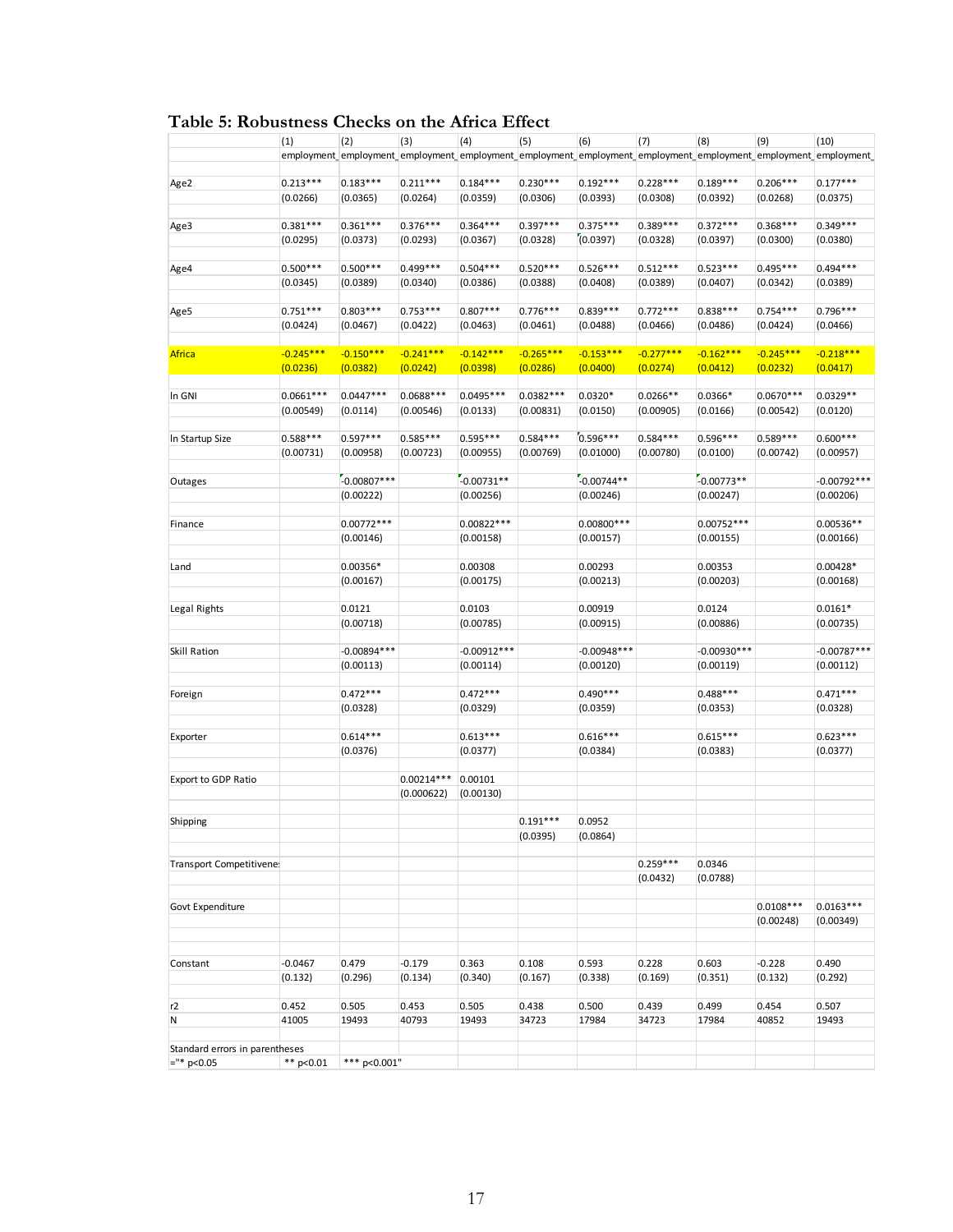|                                | (11)                   | (12)                    | (13)                     | (14)                    | (15)                     | (16)                                                               |
|--------------------------------|------------------------|-------------------------|--------------------------|-------------------------|--------------------------|--------------------------------------------------------------------|
|                                |                        |                         |                          |                         |                          | employment_employment_employment_employment_employment_employment_ |
| Age2                           | $0.216***$             | $0.194***$              | $0.219***$               | $0.193***$              | $0.222***$               | $0.183***$                                                         |
|                                | (0.0267)               | (0.0373)                | (0.0275)                 | (0.0378)                | (0.0259)                 | (0.0366)                                                           |
| Age3                           | $0.372***$             | $0.366***$              | $0.384***$               | $0.365***$              | $0.387***$               | $0.360***$                                                         |
|                                | (0.0296)               | (0.0367)                | (0.0301)                 | (0.0377)                | (0.0288)                 | (0.0371)                                                           |
| Age4                           | $0.492***$             | $0.508***$              | $0.507***$               | $0.503***$              | $0.520***$               | $0.504***$                                                         |
|                                | (0.0346)               | (0.0377)                | (0.0354)                 | (0.0388)                | (0.0340)                 | (0.0390)                                                           |
| Age5                           | $0.752***$             | $0.813***$              | $0.760***$               | $0.800***$              | $0.769***$               | $0.806***$                                                         |
|                                | (0.0425)               | (0.0454)                | (0.0423)                 | (0.0453)                | (0.0414)                 | (0.0465)                                                           |
| <b>Africa</b>                  | $-0.202***$            | $-0.0906*$              | $-0.249***$              | $-0.168***$             | $-0.238***$              | $-0.127***$                                                        |
|                                | (0.0274)               | (0.0385)                | (0.0245)                 | (0.0394)                | (0.0233)                 | (0.0374)                                                           |
|                                |                        |                         |                          |                         |                          |                                                                    |
| In GNI                         | 0.0692***<br>(0.00555) | $0.0491***$<br>(0.0112) | $0.0659***$<br>(0.00585) | $0.0489***$<br>(0.0115) | $0.0691***$<br>(0.00565) | $0.0447***$<br>(0.0114)                                            |
|                                |                        |                         |                          |                         |                          |                                                                    |
| In Startup Size                | $0.589***$             | $0.597***$              | $0.588***$               | $0.600***$              | $0.567***$               | $0.597***$                                                         |
|                                | (0.00737)              | (0.00953)               | (0.00759)                | (0.00969)               | (0.00725)                | (0.00949)                                                          |
| Outages                        |                        | $-0.00569**$            |                          | $-0.0112***$            |                          | $-0.00610**$                                                       |
|                                |                        | (0.00205)               |                          | (0.00208)               |                          | (0.00222)                                                          |
| Finance                        |                        | 0.00866***              |                          | $0.00717***$            |                          | $0.00816***$                                                       |
|                                |                        | (0.00144)               |                          | (0.00147)               |                          | (0.00144)                                                          |
| Land                           |                        | 0.00360*                |                          | 0.00196                 |                          | $0.00373*$                                                         |
|                                |                        | (0.00152)               |                          | (0.00167)               |                          | (0.00164)                                                          |
| Legal Rights                   |                        | 0.000922                |                          | 0.00984                 |                          | 0.0102                                                             |
|                                |                        | (0.00749)               |                          | (0.00724)               |                          | (0.00726)                                                          |
| Skill Ratio                    |                        | $-0.0100***$            |                          | $-0.00780***$           |                          | $-0.00942***$                                                      |
|                                |                        | (0.00113)               |                          | (0.00111)               |                          | (0.00111)                                                          |
|                                |                        |                         |                          |                         |                          |                                                                    |
| Foreign                        |                        | $0.470***$<br>(0.0325)  |                          | $0.473***$<br>(0.0327)  | $0.641***$<br>(0.0298)   | $0.566***$<br>(0.0389)                                             |
|                                |                        |                         |                          |                         |                          |                                                                    |
| Exporter                       |                        | $0.605***$<br>(0.0375)  |                          | $0.621***$<br>(0.0376)  |                          | $0.603***$<br>(0.0376)                                             |
|                                |                        |                         |                          |                         |                          |                                                                    |
| Terms of Trade                 | $-0.542***$<br>(0.114) | $-0.774***$             |                          |                         |                          |                                                                    |
|                                |                        | (0.193)                 |                          |                         |                          |                                                                    |
| <b>Insolvency Time</b>         |                        |                         | $-0.0417***$             | $-0.0434***$            |                          |                                                                    |
|                                |                        |                         | (0.00798)                | (0.0122)                |                          |                                                                    |
| Africa X Foreign               |                        |                         |                          |                         | $-0.308***$              | $-0.259***$                                                        |
|                                |                        |                         |                          |                         | (0.0458)                 | (0.0624)                                                           |
|                                |                        |                         |                          |                         |                          |                                                                    |
| Constant                       | $-0.0575$              | 0.560                   | 0.0915                   | $0.603*$                | $-0.137$                 | 0.476                                                              |
|                                | (0.133)                | (0.289)                 | (0.142)                  | (0.282)                 | (0.137)                  | (0.296)                                                            |
| r2                             | 0.454                  | 0.507                   | 0.452                    | 0.506                   | 0.466                    | 0.507                                                              |
| Ν                              | 40180                  | 19493                   | 39466                    | 19493                   | 40243                    | 19793                                                              |
| Standard errors in parentheses |                        |                         |                          |                         |                          |                                                                    |
| $=$ "* p<0.05                  | ** $p<0.01$            |                         | *** p<0.001"             |                         |                          |                                                                    |

#### **Table 5(contd): Robustness checks on the Africa Effect**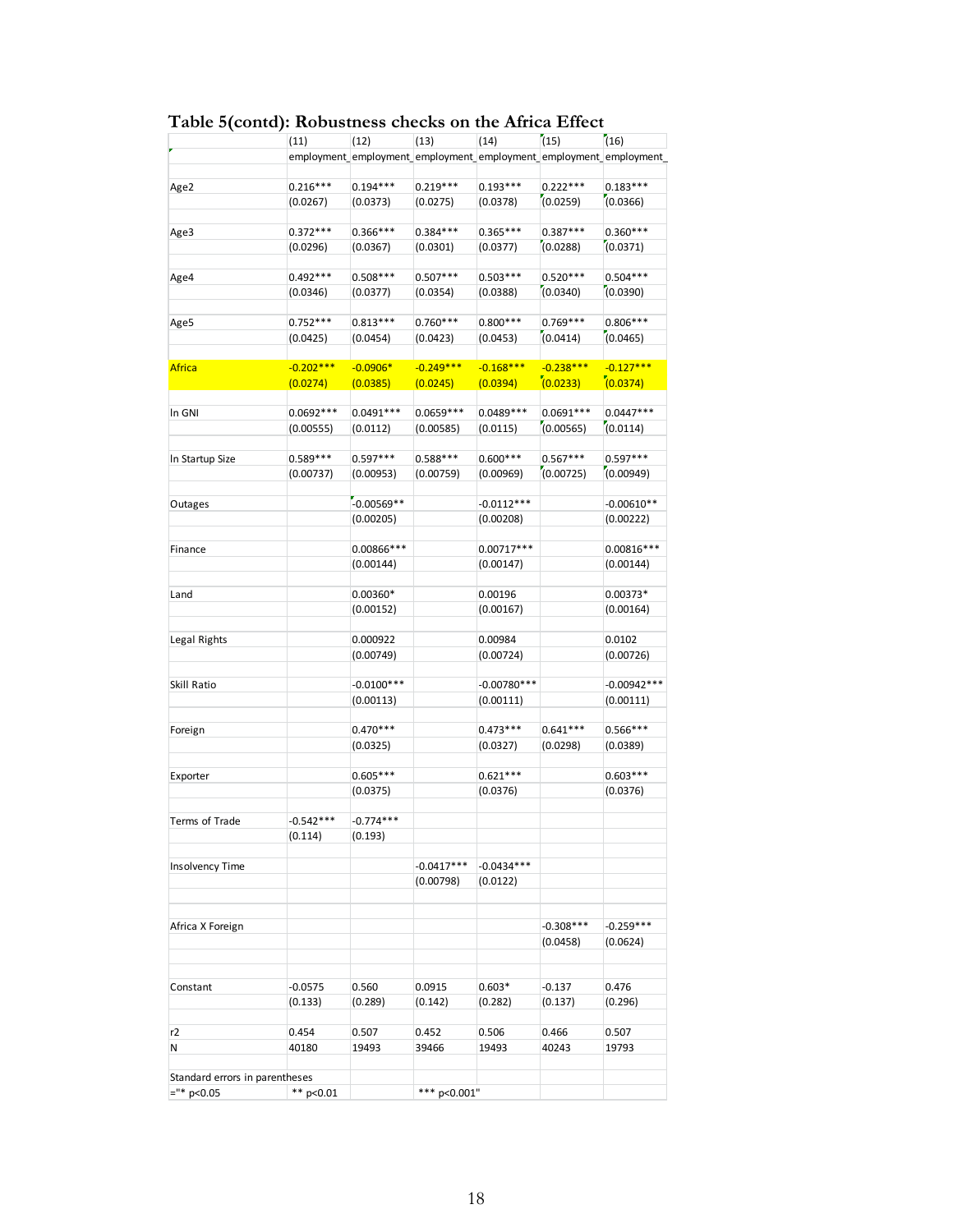# Figure 1: Countries Covered by Enterprise Surveys

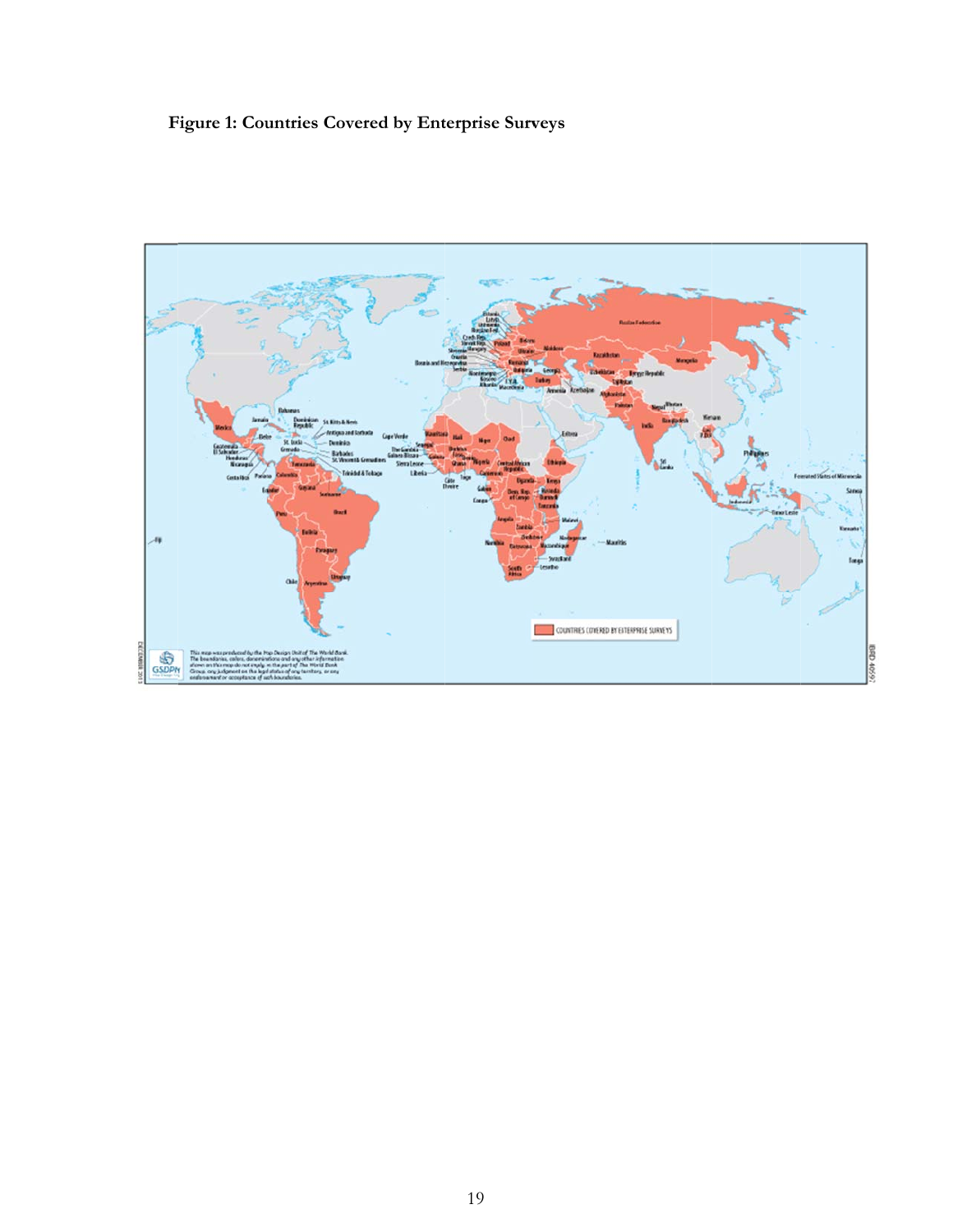Figure 2: Median firm size, by age quintile



Figure 3: Employment distribution of firms in the sample

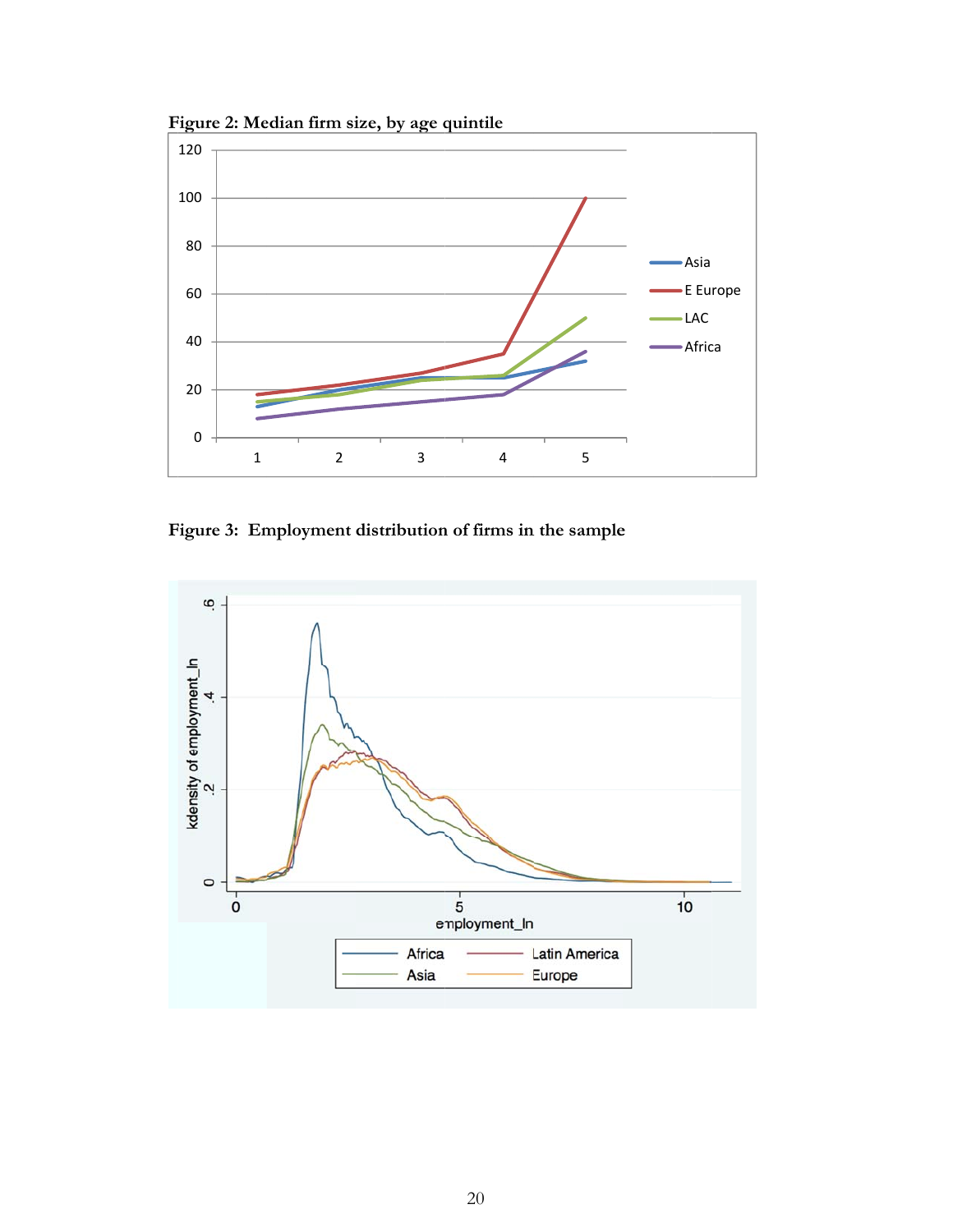Figure 4: Distribution of firms by age



Figure 5: Employment distribution of firms, conditional on age

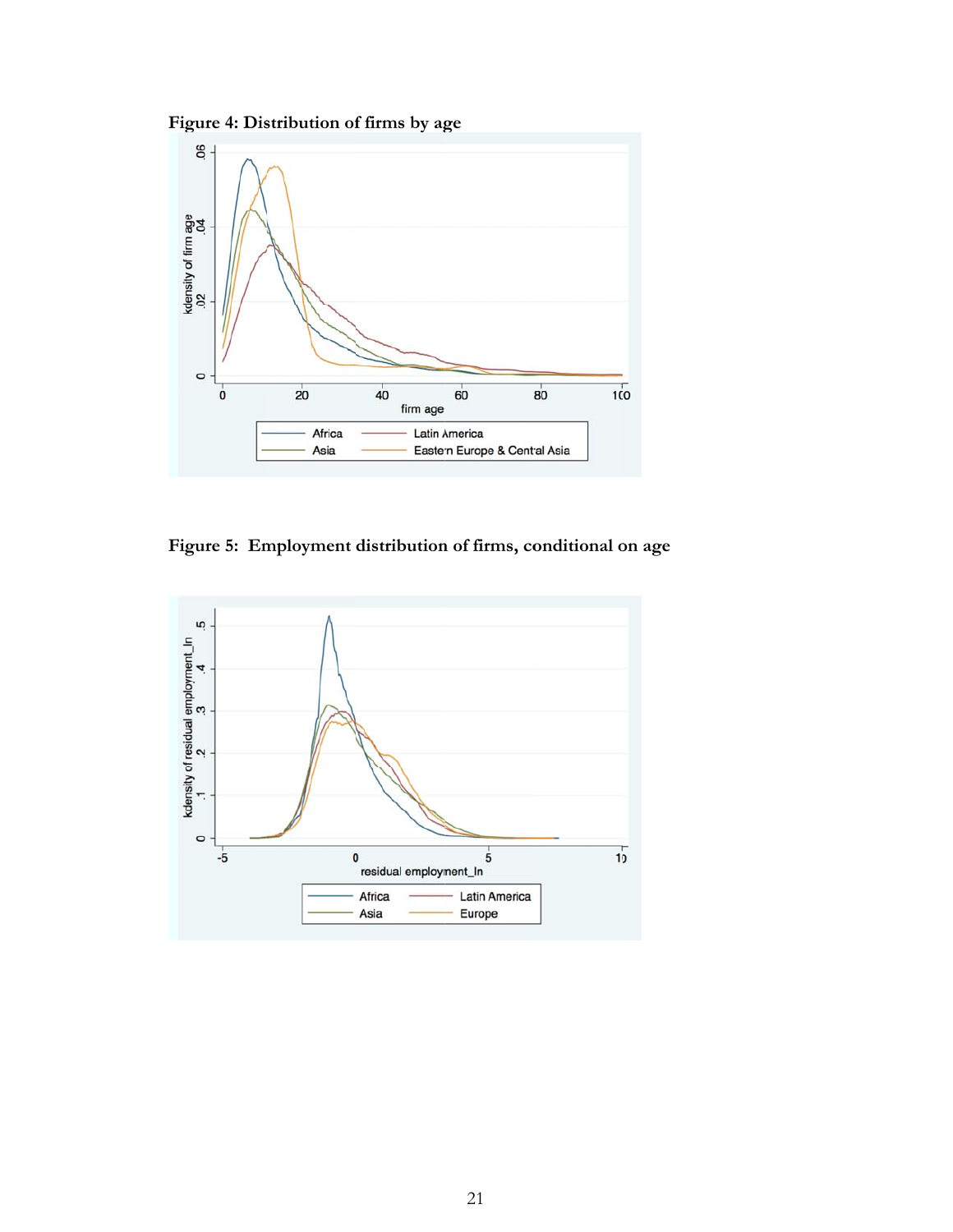**Figure 6: Distribution of initial size of firm, by region** 

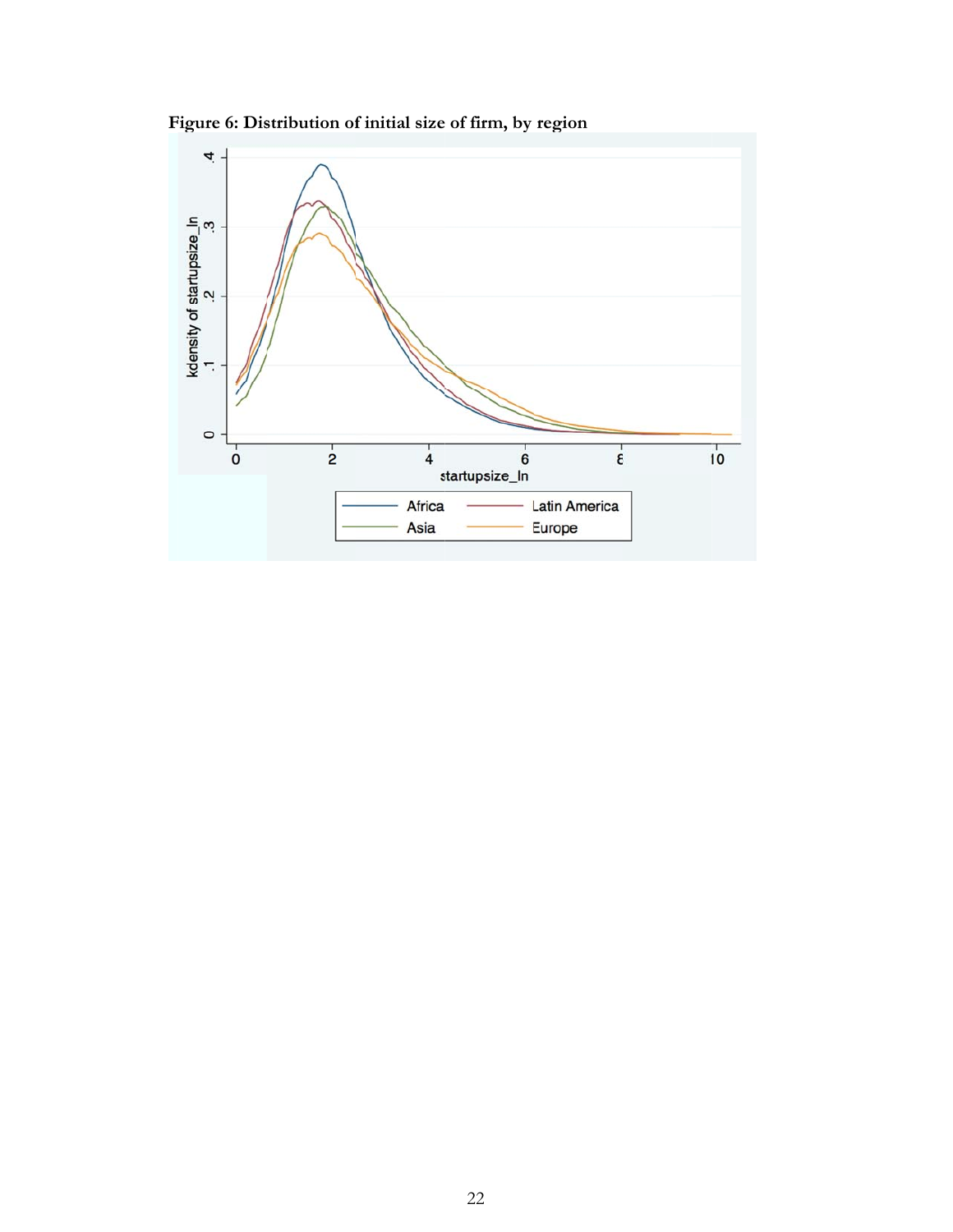**Figure 7a:** 



**Figure 7b:** 



Firm growth in a "distorted" business environment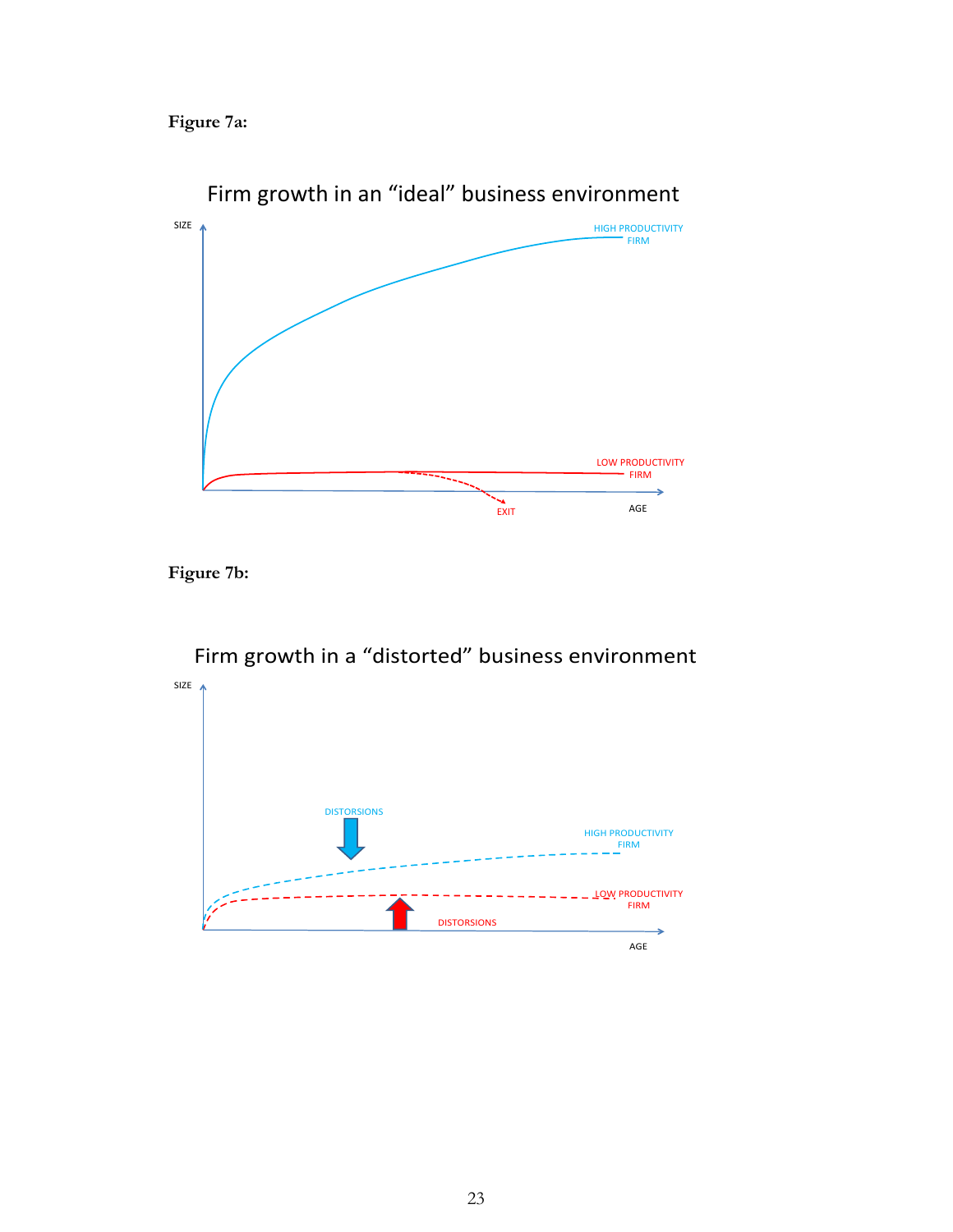Figure 8a: Productivity of firms by size quartile in the food processing sector **in n Nigeria** 



Figure 8b: Productivity of firms by size quartile in the food processing sector **in n Brazil** 

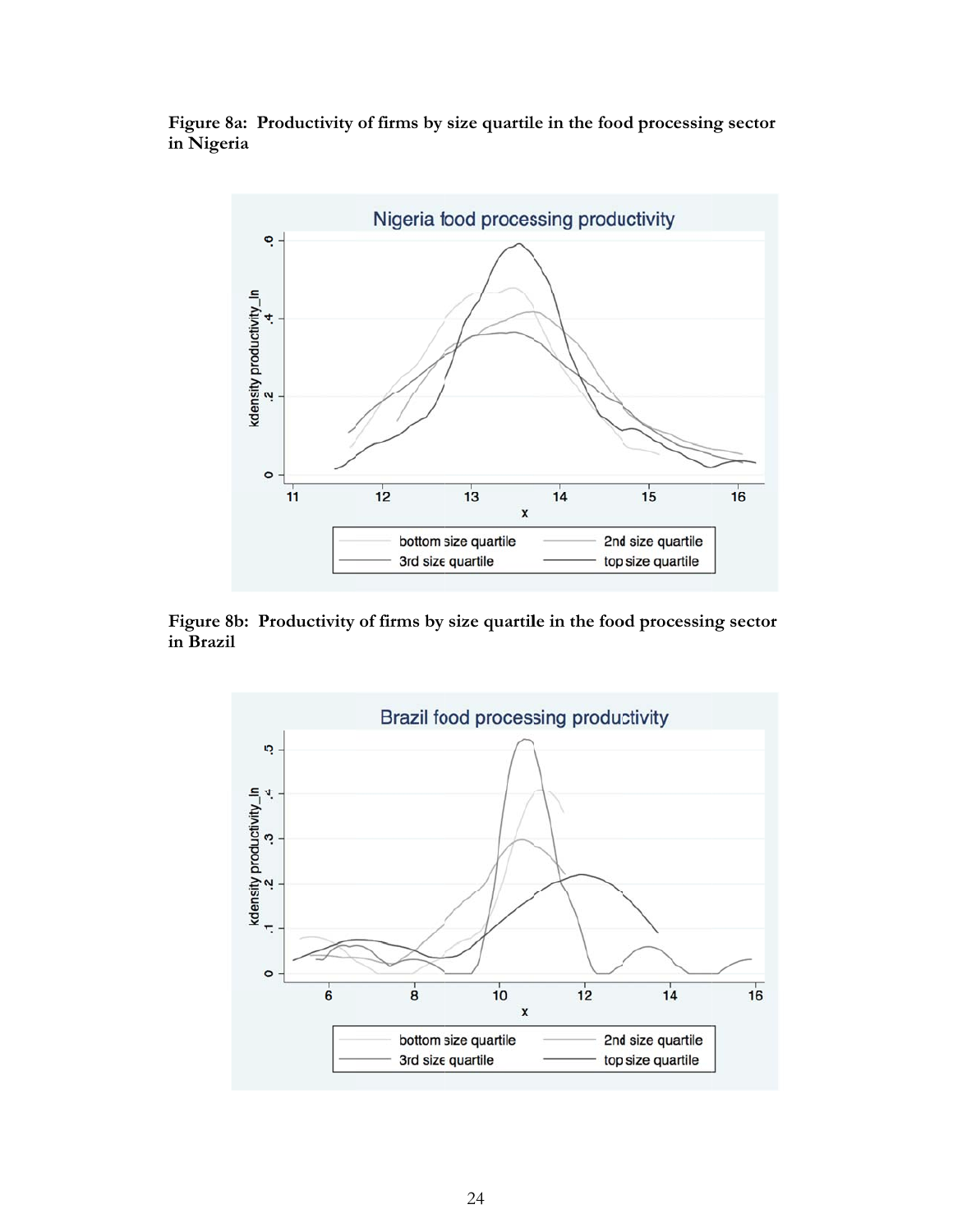

Figure 9: Change in management time spent dealing with government regulation

Source: Enterprise Surveys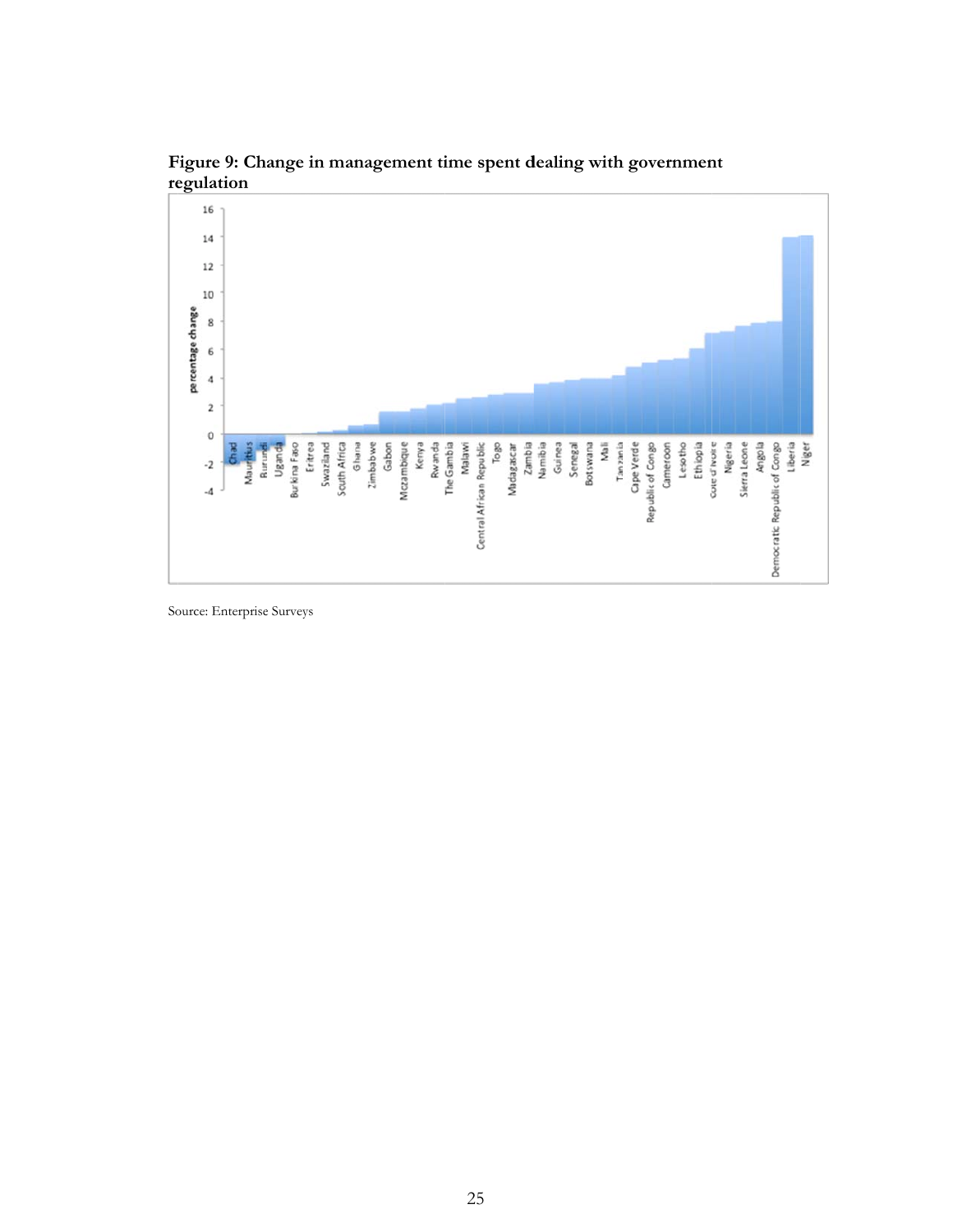



Source: Gelb et al, 2013 **Figure 11: The High Cost of Labor in Africa** 



Source: Gelb et al (2013)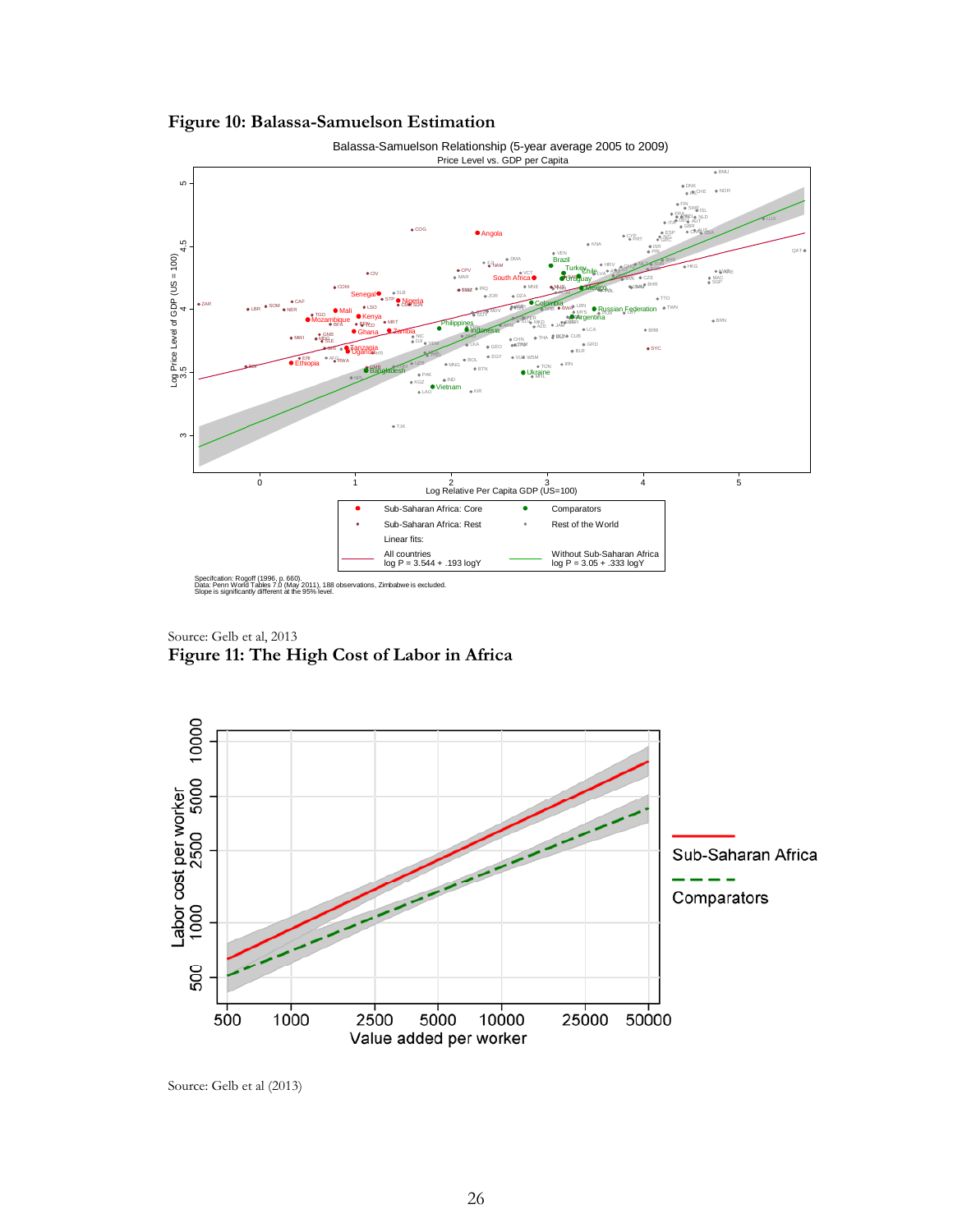#### **References**

- Atkin, David, Amit M. Khandelwal, and Jonathan Vogel. Institutions, Family Firms and the Lack of Manufacturing Employment: Evidence from Ethiopia. Oct. 2011. PPT.
- Bartelsman, Eric, John Haltiwanger, and Stefano Scarpetta. 2013. "Cross-Country Differences in Productivity: The Role of Allocation and Selection." American Economic Review 103 (1): 305–34.
- Bates, Timothy. "Entrepreneur human capital inputs and small business longevity." The Review of Economics and Statistics (1990): 551-559.
- Bloom, Nicholas, Benn Eifert, Aprajit Mahajan, David McKenzie, and John Roberts. 2013. "Does Management Matter? Evidence from India." The Quarterly Journal of Economics 128 (1).
- Bloom, Nicholas, and John Van Reenen. 2007. "Measuring and Explaining Management Practices Across Firms and Countries." The Quarterly Journal of Economics 122 (4) (November 1): 1351–1408.
- Bloom, Nicholas, Raffaella Sadun, and John Van Reenen. "The Organization of Firms Across Countries." The Quarterly Journal of Economics 127.4 (2012): 1663-1705.
- Evans, David S. "Tests of alternative theories of firm growth." The Journal of Political Economy 95.4 (1987): 657-674.
- Evans, David S., and Linda S. Leighton. "Some empirical aspects of entrepreneurship." Entrepreneurship: critical perspectives on business and management 1 (2002): 146.
- Gelb, Alan, Christian Meyer and Vijaya Ramachandran. "Does Poor Mean Cheap? Africa's Industrial Labor Costs in Comparative Perspective," CGD Working Paper #325. Center for Global Development 2013.
- Gelb, Alan, Taye Mengistae, Vijaya Ramachandran, and Manju Kedia Shah, "To Formalize or Not to Formalize? Comparisons of Microenterprise Data from Southern and East Africa," CGD Working Paper #175. Center for Global Development 2009.
- Hall, Bronwyn, " The Relationship Between Firm Size and Firm Growth in the U.S. Manufacturing Sector," Journal of Industrial Economics, 35.4 (1987).
- Hallward-Driemeier, Mary, Gita Khun-Jush and Lant Pritchett, "Deals Versus Rules: Policy Implementation Uncertainty and Why Firms Hate It." NBER Working Paper 16001, May 2010.
- Harrison, Ann E., Justin Yifu Lin, and L. Colin Xu. Explaining Africa's (Dis) advantage. No. w18683. National Bureau of Economic Research, 2013.
- Hsieh, Chang-Tai, and Peter J. Klenow. The life cycle of plants in India and Mexico. No. w18133. National Bureau of Economic Research, 2012.
- Jovanovic, Boyan. "Selection and the Evolution of Industry." Econometrica: Journal of the Econometric Society (1982): 649-670.